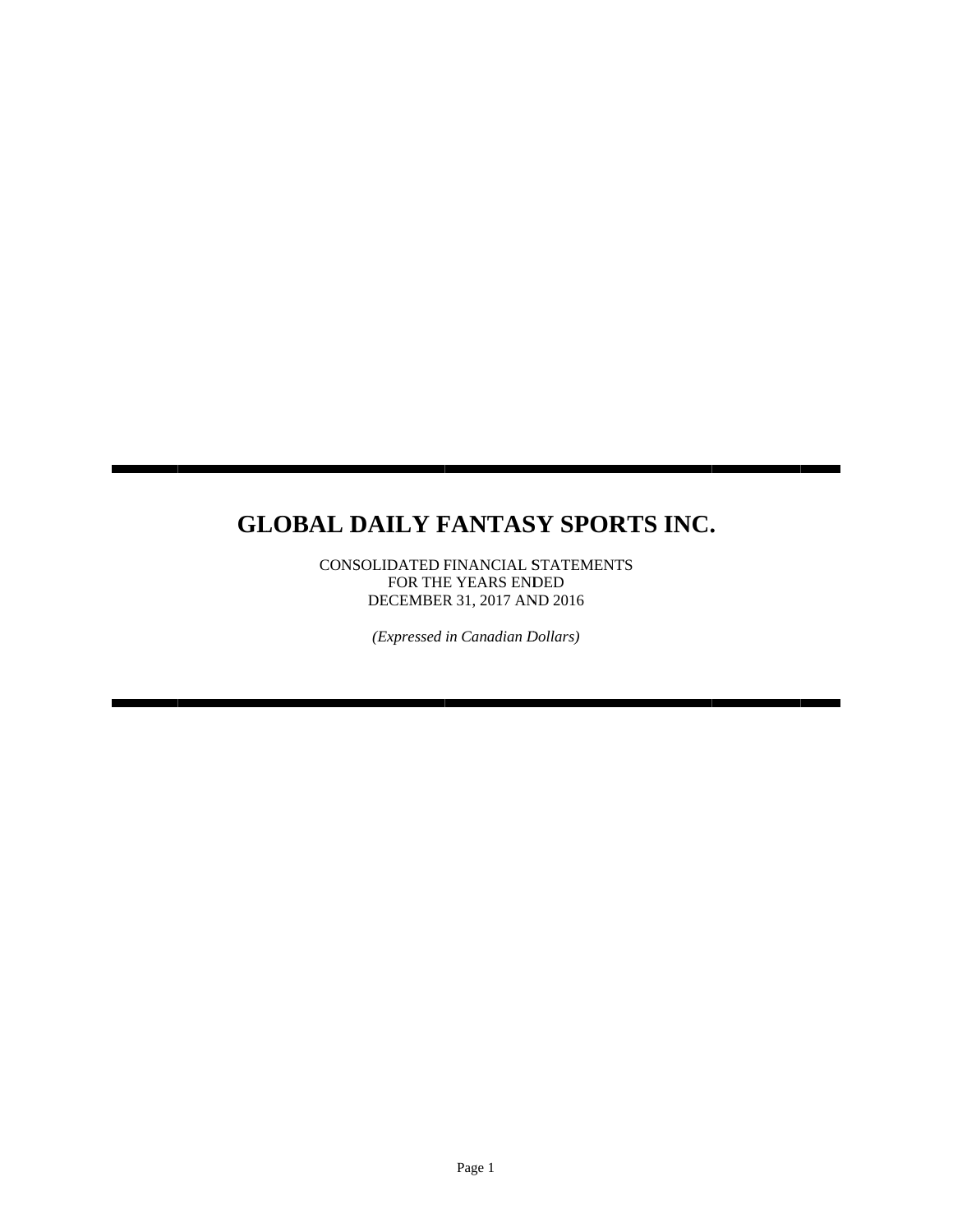

dhgroup.ca f 604.731.9923

## **Independent Auditor's Report**

To the Shareholders of Global Daily Fantasy Sports Inc.

We have audited the accompanying consolidated financial statements of Global Daily Fantasy Sports Inc., which comprise the consolidated statements of financial position as at December 31, 2017 and December 31, 2016, and the consolidated statements of comprehensive loss, consolidated statements of changes in equity and consolidated statements of cash flows for the years ended December 31, 2017 and December 31, 2016, and a summary of significant accounting policies and other explanatory information.

### **Management's Responsibility for the Consolidated Financial Statements**

Management is responsible for the preparation and fair presentation of these consolidated financial statements in accordance with International Financial Reporting Standards, and for such internal control as management determines is necessary to enable the preparation of consolidated financial statements that are free from material misstatement, whether due to fraud or error.

#### **Auditor's Responsibility**

Our responsibility is to express an opinion on these consolidated financial statements based on our audits. We conducted our audits in accordance with Canadian generally accepted auditing standards. Those standards require that we comply with ethical requirements and plan and perform the audit to obtain reasonable assurance about whether the consolidated financial statements are free from material misstatement.

An audit involves performing procedures to obtain audit evidence about the amounts and disclosures in the consolidated financial statements. The procedures selected depend on the auditor's judgment, including the assessment of the risks of material misstatement of the consolidated financial statements, whether due to fraud or error. In making those risk assessments, the auditor considers internal control relevant to the entity's preparation and fair presentation of the consolidated financial statements in order to design audit procedures that are appropriate in the circumstances, but not for the purpose of expressing an opinion on the effectiveness of the entity's internal control. An audit also includes evaluating the appropriateness of accounting policies used and the reasonableness of accounting estimates made by management, as well as evaluating the overall presentation of the consolidated financial statements.

We believe that the audit evidence we have obtained in our audits is sufficient and appropriate to provide a basis for our audit opinion.

#### **Opinion**

In our opinion, the consolidated financial statements present fairly, in all material respects, the financial position of Global Daily Fantasy Sports Inc. as at December 31, 2017 and December 31, 2016, and its financial performance and its cash flows for the years ended December 31, 2017 and December 31, 2016 in accordance with International Financial Reporting Standards.

 *"D&H Group LLP"*

Vancouver, B.C.

April 26, 2018 **Chartered Professional Accountants**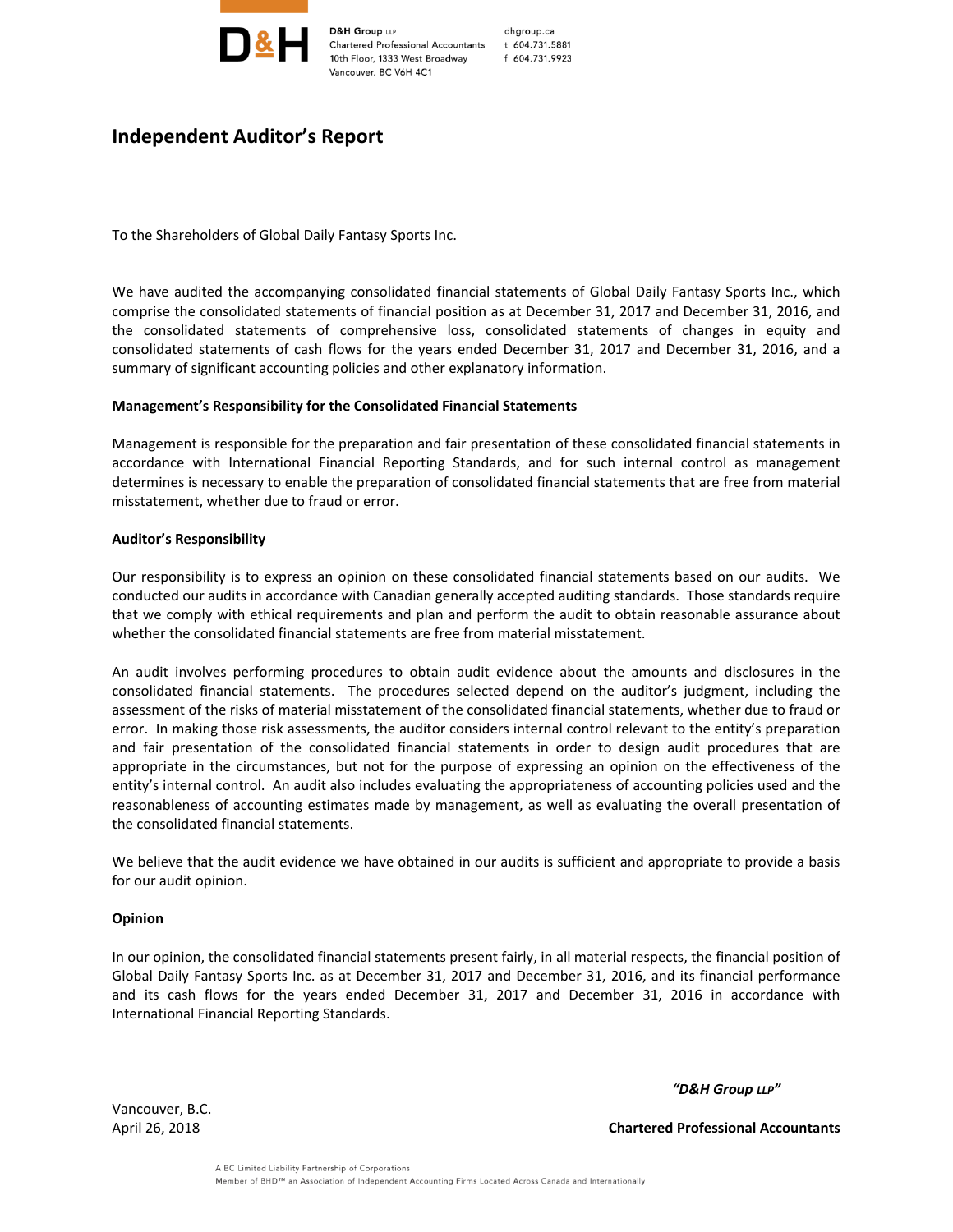## **GLOBAL DAILY FANTASY SPORTS INC. CONSOLIDATED STATEMENTS OF FINANCIAL POSITION**

*(Expressed in Canadian Dollars)*

|                                                                                                       | <b>Note</b> | December 31,<br>2017<br>\$                | December 31,<br>2016<br>\$              |
|-------------------------------------------------------------------------------------------------------|-------------|-------------------------------------------|-----------------------------------------|
| <b>ASSETS</b>                                                                                         |             |                                           |                                         |
| <b>Current assets</b>                                                                                 |             |                                           |                                         |
| Cash<br>Amounts receivable<br>GST/VAT receivables<br>Prepaids                                         |             | 2,296,236<br>6,753<br>42,826<br>67,730    | 5,824,829<br>5,181<br>47,123<br>104,215 |
| <b>Total current assets</b>                                                                           |             | 2,413,545                                 | 5,981,348                               |
| <b>Non-current assets</b><br>Property, plant and equipment<br>Intangible assets                       | 4<br>5      | 18,069<br>3,550,960                       | 21,428<br>1,344,015                     |
| <b>Total non-current assets</b>                                                                       |             | 3,569,029                                 | 1,365,443                               |
| <b>TOTAL ASSETS</b>                                                                                   |             | 5,982,574                                 | 7,346,791                               |
| <b>LIABILITIES</b>                                                                                    |             |                                           |                                         |
| <b>Current liabilities</b><br>Accounts payable and accrued liabilities<br>Purchase obligation payable | 8<br>5(c)   | 634,700<br>36,215                         | 242,201                                 |
| <b>TOTAL LIABILITIES</b>                                                                              |             | 670,915                                   | 242,201                                 |
| <b>SHAREHOLDERS' EQUITY</b><br>Share capital<br>Share-based payments reserve<br>Deficit               | 6           | 17,752,845<br>1,014,404<br>(13, 455, 590) | 17,686,507<br>638,124<br>(11,220,041)   |
| TOTAL SHAREHOLDERS' EQUITY                                                                            |             | 5,311,659                                 | 7,104,590                               |
| TOTAL LIABILITIES AND SHAREHOLDERS' EQUITY                                                            |             | 5,982,574                                 | 7,346,791                               |

\_\_\_\_\_\_\_\_\_\_\_\_\_\_\_\_\_\_\_\_\_\_\_\_\_\_\_\_\_\_\_\_\_\_\_\_\_\_\_\_\_\_\_\_\_\_\_\_\_\_\_\_\_\_\_\_\_\_\_\_\_\_\_\_\_\_\_\_\_\_\_\_\_\_\_\_\_\_\_\_\_\_\_\_\_\_\_\_\_\_\_\_\_

**Nature of operations** - Note 1

**Commitments -** Notes 5 and 11

**Subsequent events -** Note 12

These consolidated financial statements were approved and authorized for issue by the Board of Directors on April 26, 2018 and are signed on its behalf by:

*/s/ Darcy Krogh**/s/ Nick De Mare* <u>/s/ Darcy Krogh /s/ Darcy Krogh /s/ Nick De Mare</u><br>Darcy Krogh /s/ Nick De Mare<br>Director Director *Director* 

Director

*The accompanying notes are an integral part of these consolidated financial statements*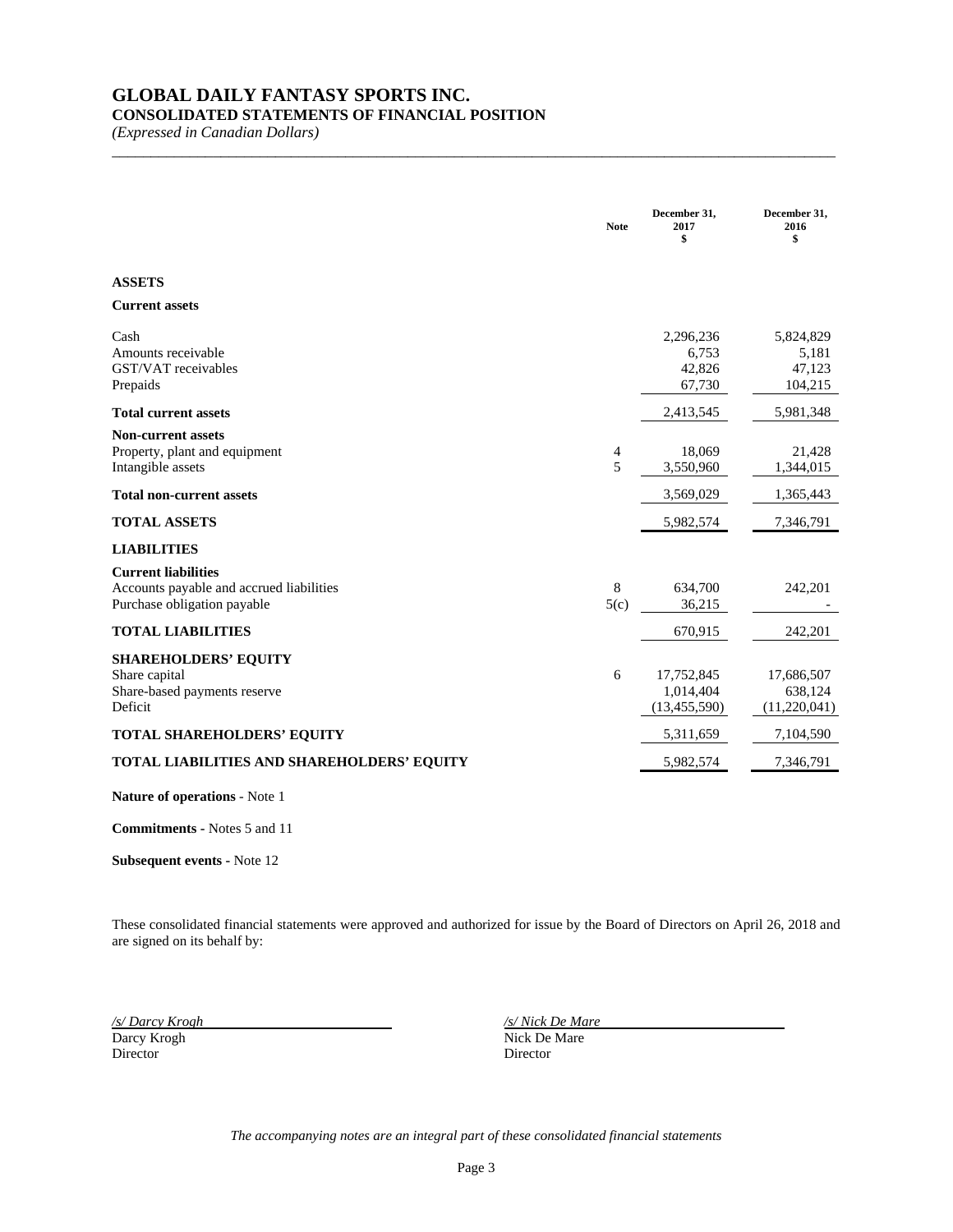## **GLOBAL DAILY FANTASY SPORTS INC. CONSOLIDATED STATEMENTS OF COMPREHENSIVE LOSS**

*(Expressed in Canadian Dollars)*

|                                         |             |               | <b>Year Ended December 31,</b> |  |
|-----------------------------------------|-------------|---------------|--------------------------------|--|
|                                         | <b>Note</b> | 2017<br>\$    | 2016                           |  |
|                                         |             |               | \$                             |  |
| <b>Revenue</b>                          |             | 45,929        |                                |  |
| <b>Expenses</b>                         |             |               |                                |  |
| Accounting and administration           | 8(b)        | 74,065        | 59,416                         |  |
| Audit                                   |             | 21,930        | 17,632                         |  |
| Corporate development                   |             | 8,224         | 6,955                          |  |
| Data access fees                        |             | 234,526       |                                |  |
| Depreciation                            | 4           | 4,810         | 1,975                          |  |
| Intangible amortization                 | 5           | 48,426        |                                |  |
| Investment conference                   |             | 6,495         | 5,559                          |  |
| Legal                                   |             | 131,944       | 112,564                        |  |
| Licenses                                |             | 43,717        |                                |  |
| Management and director compensation    | 8(a)        | 498,100       | 235,500                        |  |
| Office                                  |             | 50,107        | 60,178                         |  |
| Professional and technical support fees |             | 261,043       | 97,495                         |  |
| Regulatory                              |             |               | 27,144                         |  |
| Rent                                    |             | 89,331        | 44,387                         |  |
| Salaries and benefits                   |             | 342,826       | 54,719                         |  |
| Share-based compensation                |             | 376,280       |                                |  |
| Shareholder costs                       |             | 17,538        | 3,851                          |  |
| Sponsorship                             |             |               | 3,998                          |  |
| Transfer agent                          |             | 6,646         | 11,519                         |  |
| Travel and related                      |             | 105,010       | 99,754                         |  |
| Website design and maintenance          |             |               | 10,882                         |  |
|                                         |             | 2,321,018     | 853,528                        |  |
| Loss before other items                 |             | (2,275,089)   | (853, 528)                     |  |
| Other items                             |             |               |                                |  |
| Interest income                         |             | 45,216        | 19,605                         |  |
| Foreign exchange (loss) gain            |             | (5,676)       | (12, 617)                      |  |
|                                         |             | 39,540        | 6,988                          |  |
| Comprehensive loss for the year         |             | (2, 235, 549) | (846, 540)                     |  |
| Basic and diluted loss per common share |             | \$(0.05)      | \$(0.02)                       |  |
| Basic and diluted weighted average      |             |               |                                |  |
| number of common shares outstanding     |             | 47,426,293    | 46,489,779                     |  |

\_\_\_\_\_\_\_\_\_\_\_\_\_\_\_\_\_\_\_\_\_\_\_\_\_\_\_\_\_\_\_\_\_\_\_\_\_\_\_\_\_\_\_\_\_\_\_\_\_\_\_\_\_\_\_\_\_\_\_\_\_\_\_\_\_\_\_\_\_\_\_\_\_\_\_\_\_\_\_\_\_\_\_\_\_\_\_\_\_\_\_\_\_

*The accompanying notes are an integral part of these consolidated financial statements*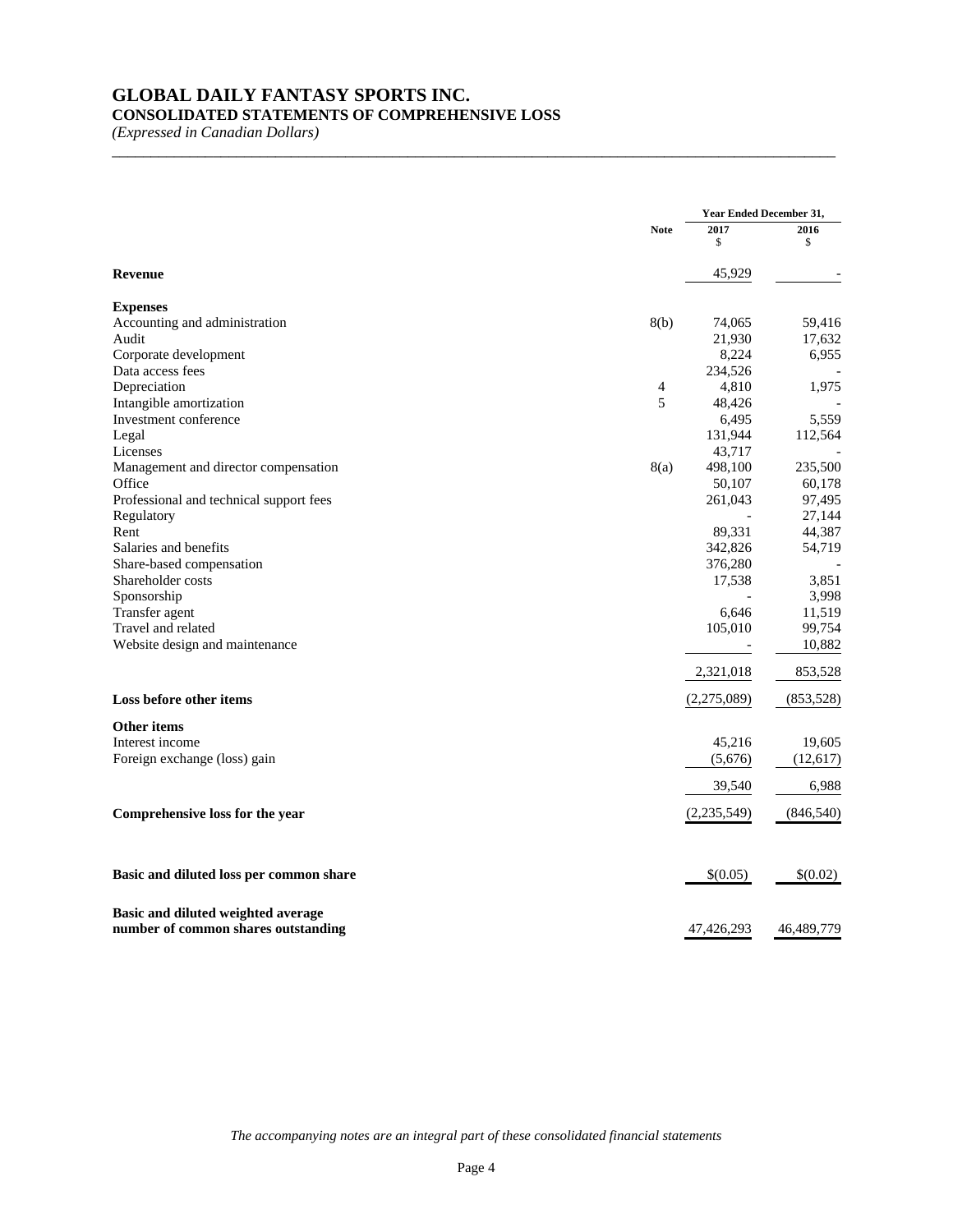## **GLOBAL DAILY FANTASY SPORTS INC. CONSOLIDATED STATEMENTS OF CHANGES IN EQUITY**

*(Expressed in Canadian Dollars)*

|                                                                  | <b>Year Ended December 31, 2017</b> |                      |                                                               |                      |                               |
|------------------------------------------------------------------|-------------------------------------|----------------------|---------------------------------------------------------------|----------------------|-------------------------------|
|                                                                  |                                     | <b>Share Capital</b> |                                                               |                      |                               |
|                                                                  | Number of<br><b>Shares</b>          | Amount<br>\$         | <b>Share-Based</b><br><b>Payments</b><br><b>Reserve</b><br>\$ | <b>Deficit</b><br>\$ | <b>Total</b><br><b>Equity</b> |
| <b>Balance at December 31, 2016</b><br>Common shares issued for: | 47,260,447                          | 17.686.507           | 638.124                                                       | (11,220,041)         | 7,104,590                     |
| Finder's fee                                                     | 165.846                             | 66.338               |                                                               |                      | 66,338                        |
| Share-based compensation                                         |                                     |                      | 376,280                                                       |                      | 376,280                       |
| Net loss for the year                                            |                                     |                      |                                                               | (2, 235, 549)        | (2,235,549)                   |
| <b>Balance at December 31, 2017</b>                              | 47,426,293                          | 17,752,845           | 1.014.404                                                     | (13, 455, 590)       | 5,311,659                     |

\_\_\_\_\_\_\_\_\_\_\_\_\_\_\_\_\_\_\_\_\_\_\_\_\_\_\_\_\_\_\_\_\_\_\_\_\_\_\_\_\_\_\_\_\_\_\_\_\_\_\_\_\_\_\_\_\_\_\_\_\_\_\_\_\_\_\_\_\_\_\_\_\_\_\_\_\_\_\_\_\_\_\_\_\_\_\_\_\_\_\_\_\_

|                                                                                                | <b>Year Ended December 31, 2016</b> |                         |                                                              |                      |                                       |
|------------------------------------------------------------------------------------------------|-------------------------------------|-------------------------|--------------------------------------------------------------|----------------------|---------------------------------------|
|                                                                                                |                                     | <b>Share Capital</b>    |                                                              |                      |                                       |
|                                                                                                | Number of<br><b>Shares</b>          | Amount<br>ъ             | <b>Share-Based</b><br><b>Payments</b><br><b>Reserve</b><br>Φ | <b>Deficit</b><br>\$ | <b>Total</b><br><b>Equity</b><br>\$   |
| <b>Balance at December 31, 2015</b>                                                            | 12,260,447                          | 9.869.945               | 638.124                                                      | (10, 373, 501)       | 134,568                               |
| Common shares issued for:<br>Private placements<br>Share issue costs<br>Net loss for the year. | 35,000,000                          | 8,000,000<br>(184, 438) | ۰                                                            | (846, 540)           | 8,000,000<br>(183, 438)<br>(846, 540) |
| <b>Balance at December 31, 2016</b>                                                            | 47.260,447                          | 17,686,507              | 638,124                                                      | (11,220,041)         | 7.104.590                             |

*The accompanying notes are an integral part of these consolidated financial statements*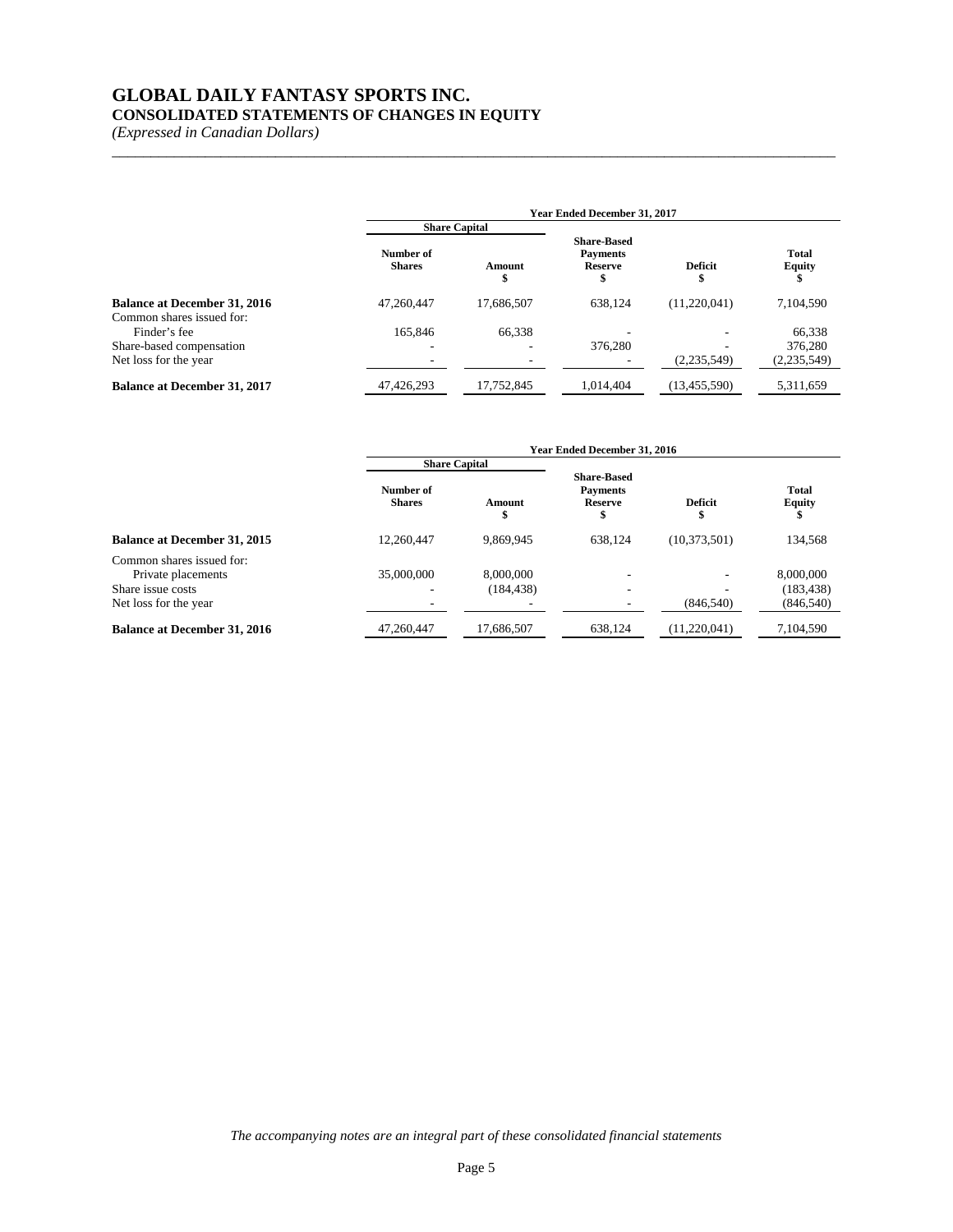# **GLOBAL DAILY FANTASY SPORTS INC.**

## **CONSOLIDATED STATEMENTS OF CASH FLOWS**

*(Expressed in Canadian Dollars)* \_\_\_\_\_\_\_\_\_\_\_\_\_\_\_\_\_\_\_\_\_\_\_\_\_\_\_\_\_\_\_\_\_\_\_\_\_\_\_\_\_\_\_\_\_\_\_\_\_\_\_\_\_\_\_\_\_\_\_\_\_\_\_\_\_\_\_\_\_\_\_\_\_\_\_\_\_\_\_\_\_\_\_\_\_\_\_\_\_\_\_\_\_

|                                            | <b>Year Ended December 31,</b> |             |
|--------------------------------------------|--------------------------------|-------------|
|                                            | 2017<br>\$                     | 2016<br>\$  |
|                                            |                                |             |
| <b>Operating activities</b>                |                                |             |
| Net loss for the period                    | (2,235,549)                    | (846, 540)  |
| Adjustments for:                           |                                |             |
| Depreciation                               | 4,810                          | 1,975       |
| Intangible asset amortization              | 48,426                         |             |
| Share-based compensation                   | 376,280                        |             |
| Changes in non-cash working capital items: |                                |             |
| Amounts receivable                         | (1,572)                        | (5,181)     |
| GST/VAT receivables                        | 4,297                          | (46, 618)   |
| Prepaids                                   | 36,485                         | (103, 971)  |
| Accounts payable and accrued liabilities   | 51,178                         | 137,026     |
| Net cash used in operating activities      | (1,715,645)                    | (863,309)   |
| <b>Investing activities</b>                |                                |             |
| Equipment                                  | (1,451)                        | (23, 403)   |
| Intangible assets                          | (1,811,497)                    | (1,344,015) |
| Net cash used in investing activities      | (1,812,948)                    | (1,367,418) |
| <b>Financing activities</b>                |                                |             |
| Issuance of common shares                  |                                | 8,000,000   |
| Share issue costs                          |                                | (117,100)   |
|                                            |                                |             |
| Net cash provided by financing activities  |                                | 7,882,900   |
| Net change in cash                         | (3,528,593)                    | 5,652,173   |
| Cash at beginning of year                  | 5,824,829                      | 172,656     |
| Cash at end of year                        | 2,296,236                      | 5,824,829   |

**Supplemental cash flow information** - Note 10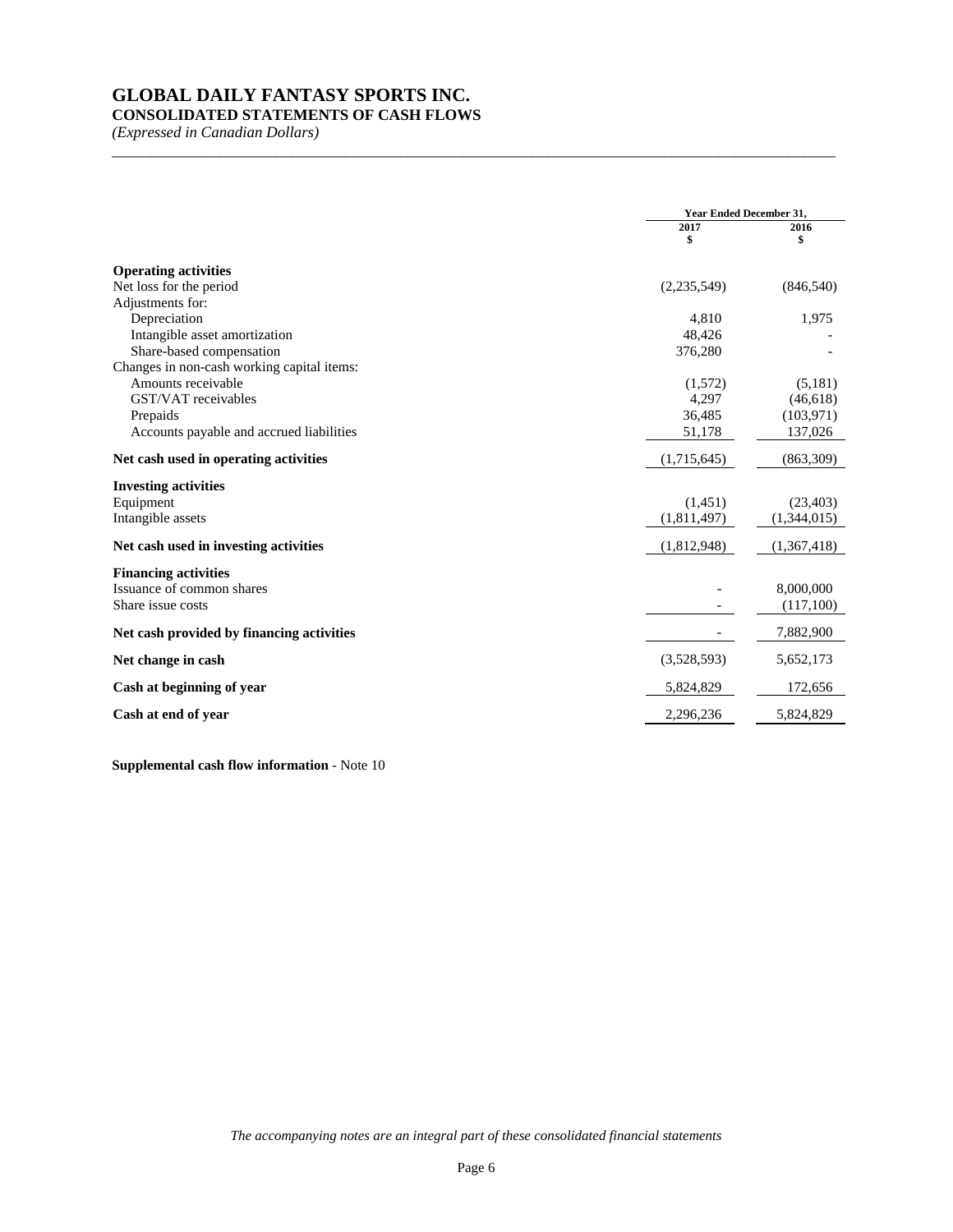#### **1. Nature of Operations**

The Company was incorporated on December 2, 1985 under the provisions of the Company Act (British Columbia). On June 17, 2016 the Company changed its name from Lariat Energy Ltd. to Global Daily Fantasy Sports Inc. The Company is listed and traded on the TSX Venture Exchange ("TSXV") under the symbol "DFS". The Company's principal office is located at #1305 - 1090 West Georgia Street, Vancouver, British Columbia V6E 3V7 Canada.

 $\overline{a}$  , and the contribution of the contribution of the contribution of the contribution of the contribution of  $\overline{a}$ 

The Company's past principal business activity was the acquisition, exploration and development of petroleum and natural gas interests. Effective December 31, 2015 the Company disposed of its remaining petroleum and natural gas interests and commenced searching for other business opportunities.

On March 16, 2016 the Company announced its intention to change its business and transition to the online daily fantasy sports ("DFS") industry as a business to business technology provider of DFS software, which will allow its customers the ability to offer a customized and fully-branded DFS product to their clients. On August 17, 2016 the Company received TSXV approval to the change of business. See also Note 5.

The Company's operations have been primarily funded from equity financings which are dependent upon many external factors and may be difficult to secure or raise when required on terms acceptable to the Company or at all. During fiscal 2016 the Company raised \$8,000,000 through the sale of its common shares and, as at December 31, 2017, had working capital in the amount of \$1,742,630, (2016 - \$5,739,147). Management considers that with the planned fundraising, assuming that it is successful, that it will have adequate funding to successfully develop its on-line gaming platform and necessary infrastructure and establish future profitable operations. However, the Company recognizes the Company's objectives and scope of expenditures may change with ongoing results and, as a result, it may be required to obtain additional financing. While the Company has been successful in securing financing in the past, there can be no assurance that it will be able to do so in the future. If for any reason the Company is unable to continue as a going concern, it could impact the Company's ability to realize assets at their recognized values and to meet its liabilities in the ordinary course of business at the amounts stated in the consolidated financial statements.

#### **2. Basis of Preparation**

#### *Statement of Compliance*

 These consolidated financial statements are audited and have been prepared in accordance with IFRS issued by the International Accounting Standards Board ("IASB") and Interpretations of the International Financial Reporting Interpretations Committee ("IFRIC").

#### *Basis of Measurement*

The Company's consolidated financial statements have been prepared on the historical cost basis except for the revaluation of certain financial assets and financial liabilities to fair value. The consolidated financial statements are presented in Canadian dollars unless otherwise noted.

In addition to the Company, the consolidated financial statements include all subsidiaries. Subsidiaries are all corporations over which the Company is able, directly or indirectly, to control financial and operating policies, which is the authority usually connected with holding majority voting rights. Subsidiaries are fully consolidated from the date on which control is acquired by the Company. Inter-company transactions and balances are eliminated upon consolidation. They are de-consolidated from the date that control by the Company ceases.

The subsidiaries of the Company as at December 31, 2017 are as follows:

| Company                            | <b>Location of Incorporation</b> | <b>Ownership Interest</b> |
|------------------------------------|----------------------------------|---------------------------|
| <b>GDFSI Malta Holding Limited</b> | Malta                            | 100\%                     |
| <b>GDFSI Malta Limited</b>         | Malta                            | 100%                      |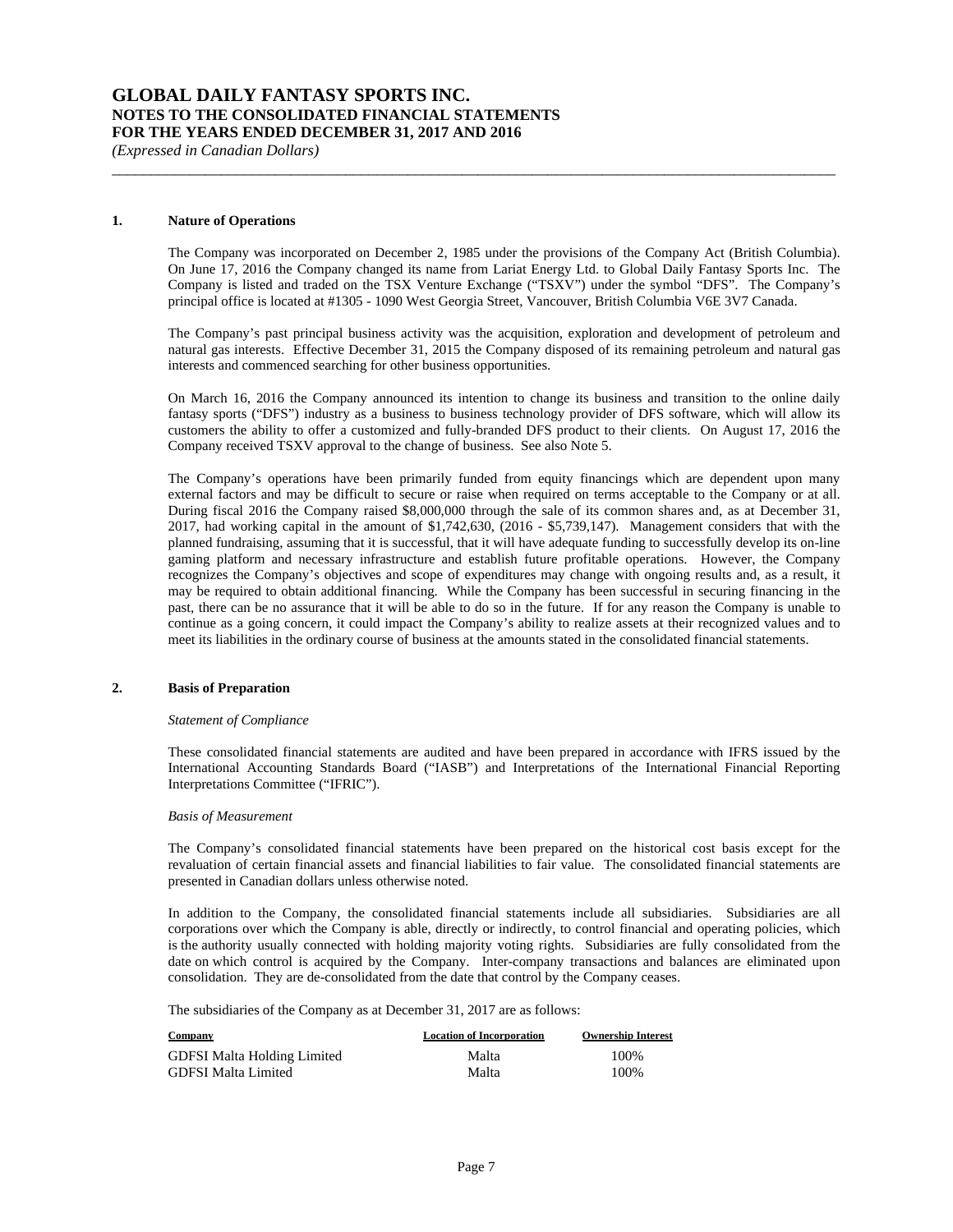#### **3. Summary of Significant Accounting Policies**

#### *Critical Judgments and Sources of Estimation Uncertainty*

The preparation of these consolidated financial statements requires management to make certain estimates, judgments and assumptions that affect the reported amounts of assets and liabilities at the date of the financial statements and reported amounts of expense during the reporting period. Actual outcomes could differ from these estimates. These financial statements include estimates which, by their nature, are uncertain. The impacts of such estimates are pervasive throughout the financial statements, and may require accounting adjustments based on future occurrences. Revisions to accounting estimates are recognized in the period in which the estimates are revised and future periods if the revision affects both current and future periods. These estimates are based on historical experience, current and future economic conditions and other factors, including expectation of future events that are believed to be reasonable under the circumstances.

 $\overline{a}$  , and the contribution of the contribution of the contribution of the contribution of the contribution of  $\overline{a}$ 

The following are critical judgments and estimations that management has made in the process of applying accounting policies that have the most significant effect on the amounts recognized in the financial statements:

- (i) The determination of categories of financial assets and financial liabilities has been identified as an accounting policy which involves judgments or assessments made by management.
- (ii) Management uses judgment in estimating the recoverable values of the Company's cash generating units ("CGUs") and uses internally developed valuation models that consider various factors and assumptions including forecasted cash earnings, growth rates and discount rates. The use of different assumptions and estimates could influence the determination of the existence of impairment.
- (iii) Management is required to assess the functional currency of each entity of the Company. In concluding that the Canadian dollar is the functional currency of the parent and its subsidiary companies, management considered the currency that mainly influences the cost of providing goods and services in each jurisdiction in which the Company operates. As no single currency was clearly dominant the Company also considered secondary indicators including the currency in which funds from financing activities are denominated and the currency in which funds are retained.
- (iv) The assessment of the probability of future taxable income in which deferred tax assets can be utilized is based on the Company's estimate of future profits or losses adjusted for significant non-taxable income and expenses and specific limits to the use of any unused tax loss or credit. If a positive forecast of taxable income indicates the probable use of a deferred tax asset, especially when it can be utilized without a time limit, that deferred tax asset is usually recognized in full. The recognition of deferred tax assets that are subject to certain legal or economic limits or uncertainties is assessed individually by management based on the specific facts and circumstances.
- (v) The valuation of share options involves key estimates such as volatility, forfeiture rates, estimated lives and market rates.

#### *Cash and Cash Equivalents*

Cash includes cash on hand and demand deposits. Cash equivalents include short-term, highly liquid investments that are readily convertible to known amounts of cash and which are subject to an insignificant risk of change in value. The Company is not exposed to significant credit or interest rate risk although cash is held in excess of federally insured limits with a major financial institution. As at December 31, 2017 and 2016 the Company did not have any cash equivalents.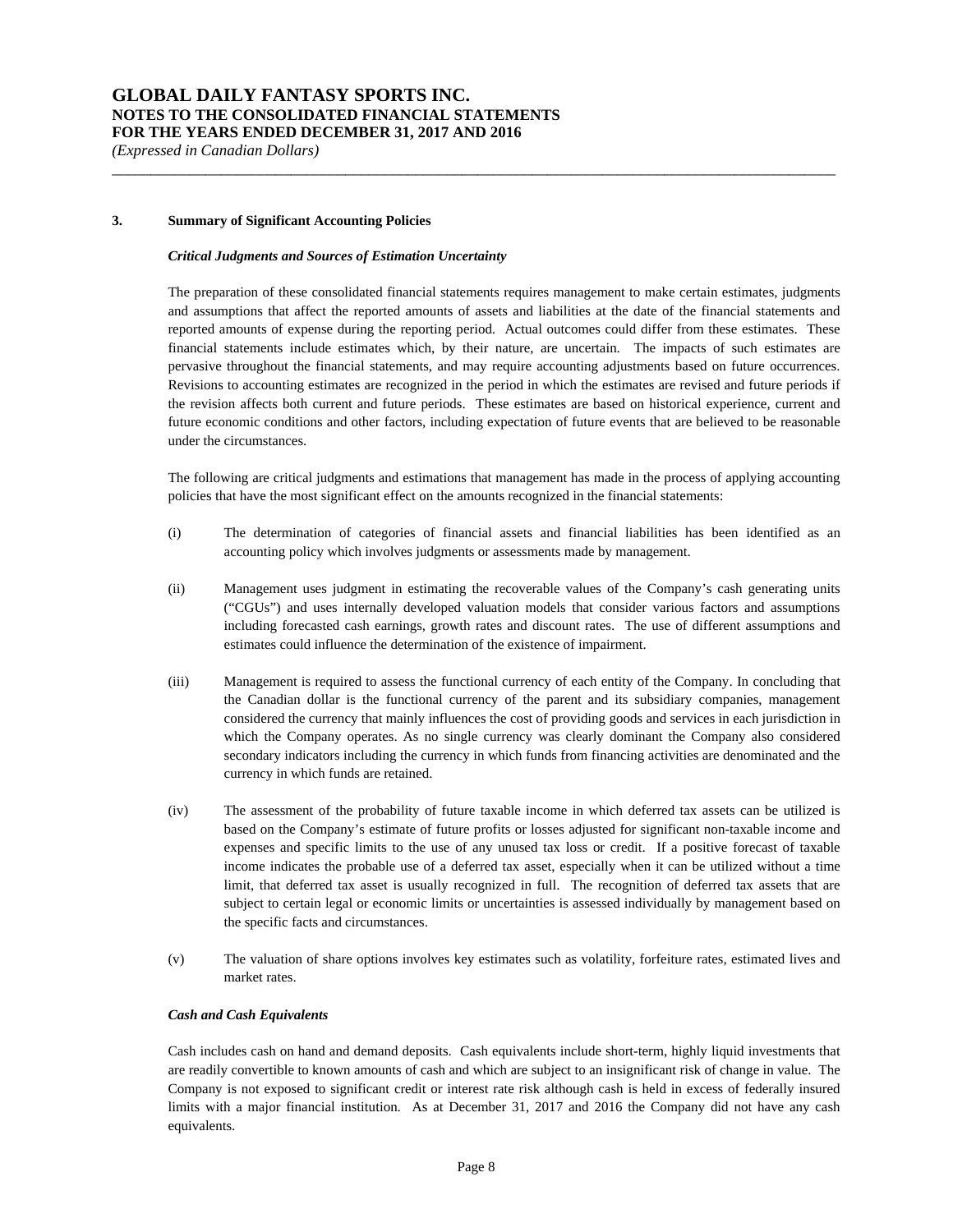#### **3. Summary of Significant Accounting Policies** (continued)

#### *Amounts Receivable*

Receivables are recognized initially at fair value and subsequently measured at amortized cost using the effective interest method, less provision for impairment. Receivables are classified as loans and receivables. A provision for impairment of receivables is established when there is objective evidence that the Company will not be able to collect all amounts due according to the original terms of the receivables.

 $\overline{a}$  , and the contribution of the contribution of the contribution of the contribution of the contribution of  $\overline{a}$ 

#### *Property, Plant and Equipment*

Property, plant and equipment are carried at cost, less accumulated depreciation and accumulated impairment losses.

 The cost of an item of property, plant and equipment consists of the purchase price, any costs directly attributable to bringing the asset to the location and condition necessary for its intended use and an initial estimate of the costs of dismantling and removing the item and restoring the site on which it is located.

Property, plant and equipment are depreciated annually on a straight-line basis over the estimated useful life of the assets, at a rate of between 25% and 30% for office furniture and equipment.

An item of property, plant and equipment is derecognized upon disposal or when no future economic benefits are expected to arise from the continued use of the asset. Any gain or loss arising on disposal of the asset, determined as the difference between the net disposal proceeds and the carrying amount of the asset, is recognized in profit or loss in the statement of comprehensive income or loss.

Where an item of property, plant and equipment comprises major components with different useful lives, the components are accounted for as separate items of property, plant and equipment. Expenditures incurred to replace a component of an item of plant and equipment that is accounted for separately, including major inspection and overhaul expenditures are capitalized.

The Company compares the carrying value of property, plant and equipment to estimated net recoverable amounts, based on estimated future cash flows, to determine whether there is any indication of impairment whenever events or circumstances warrant.

#### *Intangible Assets*

Intangible assets are carried at cost, less accumulated depreciation and accumulated impairment losses. Intangible assets consists of licenses and costs incurred to develop software platforms and internet websites and mobile phone applications to promote, advertise and earn revenue with respect to the Company's business operations. Costs are capitalized when the expenditure can be directly attributed or allocated on a reasonable and consistent basis, and was incurred for its intended use in accordance with IFRS, and in accordance with IAS 38, *Intangible Assets*, as issued by the IASB. Content developed for advertising or promoting is recognized as an expense when incurred. Amortization is provided on a straight-line basis over their estimated useful lives. The estimated useful life and amortization method are reviewed at the end of each reporting period, with the effect of any changes in estimate being accounted for on a prospective basis.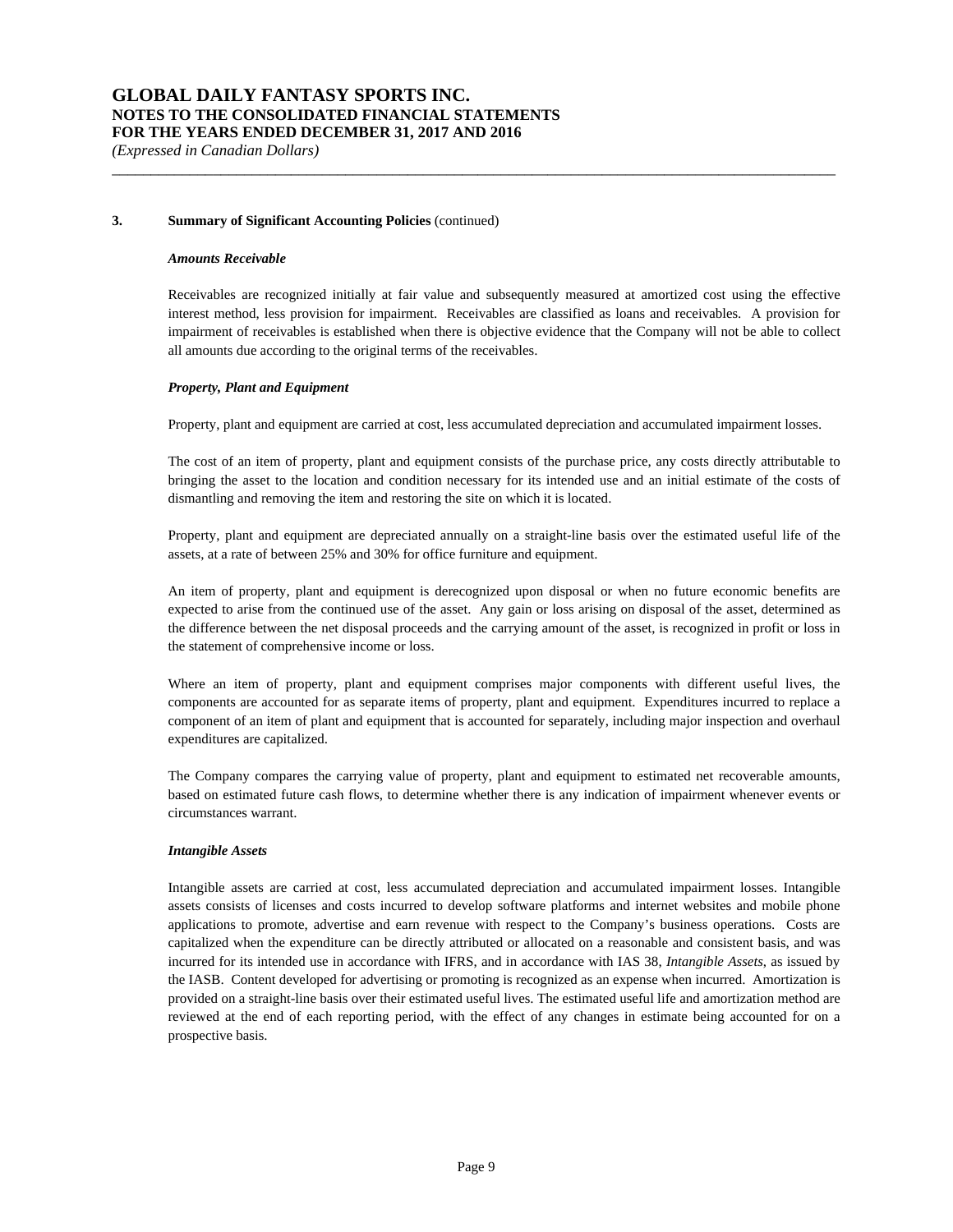#### **3. Summary of Significant Accounting Policies** (continued)

#### *Accounts Payable and Accrued Liabilities*

Payables are obligations to pay for materials or services that have been acquired in the ordinary course of business from suppliers. Payables are classified as current liabilities if payment is due within one year or less (or in the normal operating cycle of the business if longer). If not, they are presented as non-current liabilities.

 $\overline{a}$  , and the contribution of the contribution of the contribution of the contribution of the contribution of  $\overline{a}$ 

Payables are classified as other financial liabilities initially at fair value and subsequently measured at amortized cost using the effective interest method.

#### *Impairment of Financial Assets*

At each reporting date, the Company assesses whether there is objective evidence that a financial asset is impaired. If such evidence exists, an impairment loss is recognized in the consolidated statement of comprehensive loss.

Impairment losses on financial assets carried at amortized cost, including loans and receivables, are calculated as the difference between the amortized cost of the loan or receivable and the present value of the estimated future cash flows, discounted using the instrument's original effective interest rate. Impairment losses on financial assets carried at amortized cost are reversed in subsequent periods if the amount of the loss decreases and the decrease can be related objectively to an event occurring after the impairment was recognized.

#### *Impairment of Non-financial Assets*

The carrying amounts of the Company's non-financial assets are reviewed at each reporting date to determine whether there is any indication of impairment. If indicators exist, then the asset's recoverable amount is estimated. The recoverable amounts of the following types of intangible assets are measured annually whether or not there is any indication that it may be impaired:

- (i) an intangible asset with an indefinite useful life; and
- (ii) an intangible asset not yet available for use.

The recoverable amount of an asset or CGU is the greater of its value in use ("VIU") and its fair value less costs to sell ("FVLCS"). In assessing VIU, the estimated future cash flows are discounted to their present value using a pre-tax discount rate that reflects current market assessments of the time value of money and the risks specific to the asset.

The Company's assets do not generate separate cash inflows. If there is an indication that a corporate asset may be impaired, then the recoverable amount is determined for the CGU to which the corporate asset belongs.

An impairment loss is recognized if the carrying amount of an asset or its CGU exceeds its estimated recoverable amount. Impairment losses are recognized in the consolidated statement of comprehensive loss.

In respect of assets other than intangible assets that have indefinite useful lives, impairment losses recognized in prior periods are assessed at each reporting date for any indications that the loss has decreased or no longer exists. An impairment loss is reversed in a subsequent period when there has been an increase in the recoverable amount of a previously impaired asset or CGU. An impairment loss is reversed only to the extent that the asset's carrying amount does not exceed the carrying amount that would have been determined, net of depreciation or amortization, if no impairment loss had been recognized.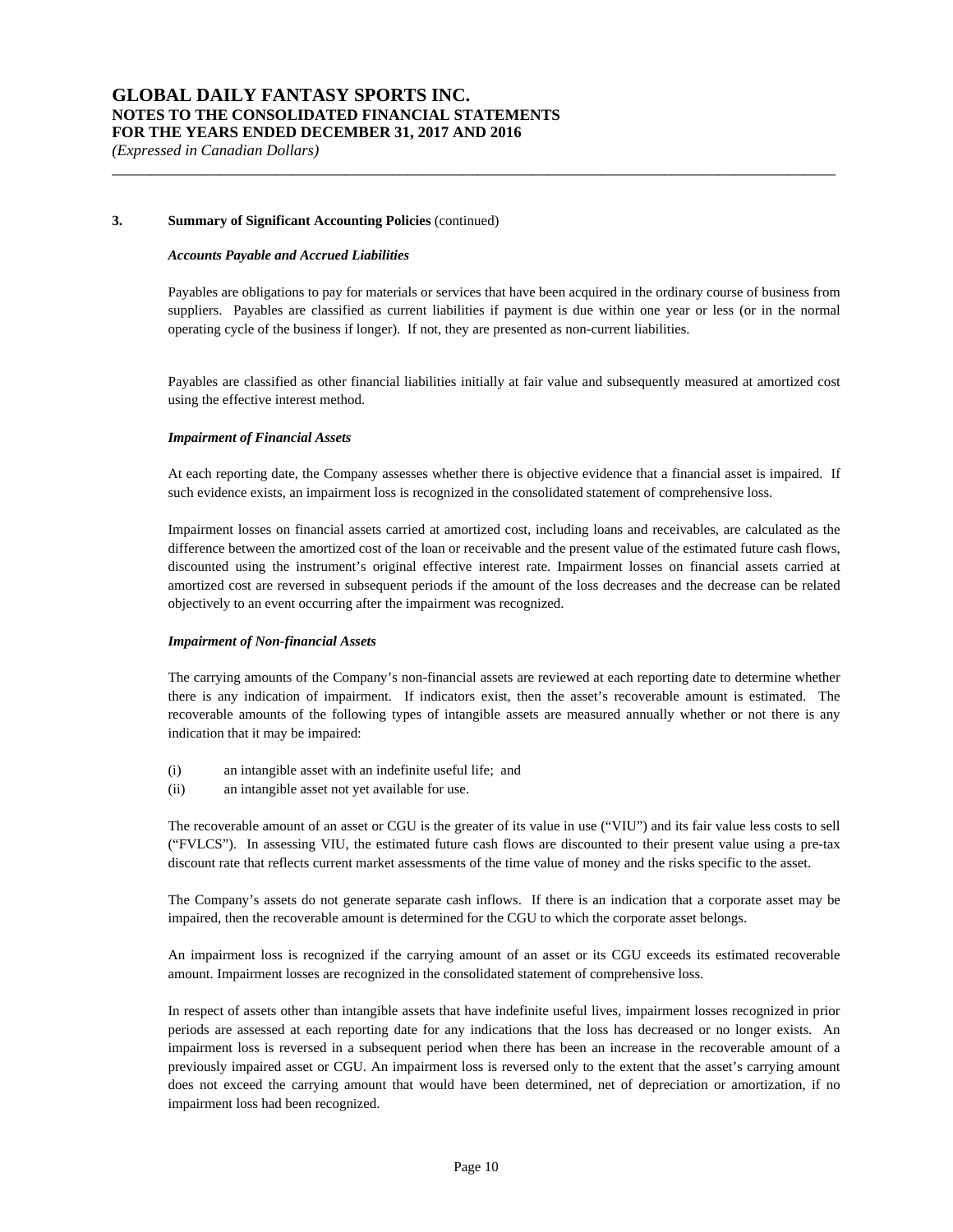#### **3. Summary of Significant Accounting Policies** (continued)

#### *Financial Instruments*

All financial assets are initially recorded at fair value and designated upon inception into one of the following four categories: held to maturity, available for sale, loans and receivables or at fair value through profit or loss.

 $\overline{a}$  , and the contribution of the contribution of the contribution of the contribution of the contribution of  $\overline{a}$ 

Financial assets classified as fair value through profit or loss ("FVTPL") are measured at fair value with unrealized gains and losses recognized through comprehensive loss. Cash is classified as FVTPL.

Financial assets classified as loans and receivables and held to maturity are measured at amortized cost. Amounts receivable are classified as loans and receivables.

Financial assets classified as available for sale are measured at fair value with unrealized gains and losses recognized in other comprehensive income (loss) except for losses in value that are considered other than temporary. At December 31, 2017 and 2016 the Company has not classified any financial assets as available for sale.

Transaction costs associated with FVTPL are expensed as incurred, while transaction costs associated with all other financial assets are included in the initial carrying amount of the asset.

All financial liabilities are initially recorded at fair value and designated upon inception as fair value through profit or loss or other financial liabilities.

Financial liabilities classified as other financial liabilities are measured at amortized cost. Accounts payable and accrued liabilities and purchase obligation payable are classified as other financial liabilities.

Financial liabilities classified as FVTPL are measured at fair value with unrealized gains and losses recognized through comprehensive loss. At December 31, 2017 and 2016 the Company has not classified any financial liabilities as FVTPL.

#### *Share Capital*

Common shares issued by the Company are classified as equity. Costs directly attributable to the issue of common shares, share purchase warrants and share options are recognized as a deduction from equity, net of any related income tax effects.

#### *Equity Financing*

The Company engages in equity financing transactions to obtain the funds necessary to continue operations. These equity financing transactions may involve issuance of common shares or units. Units typically comprise a certain number of common shares and share purchase warrants. Depending on the terms and conditions of each equity financing transaction, the warrants are exercisable into additional common shares at a price prior to expiry as stipulated by the terms of the transaction. The Company has adopted the residual value method with respect to the allocation of proceeds received on sale of units to the underlying common shares and share purchase warrants issued as private placement units. The fair value of the common shares issued in private placements is determined by the closing quoted bid price on the announcement date. The balance, if any, is allocated to the attached share purchase warrants.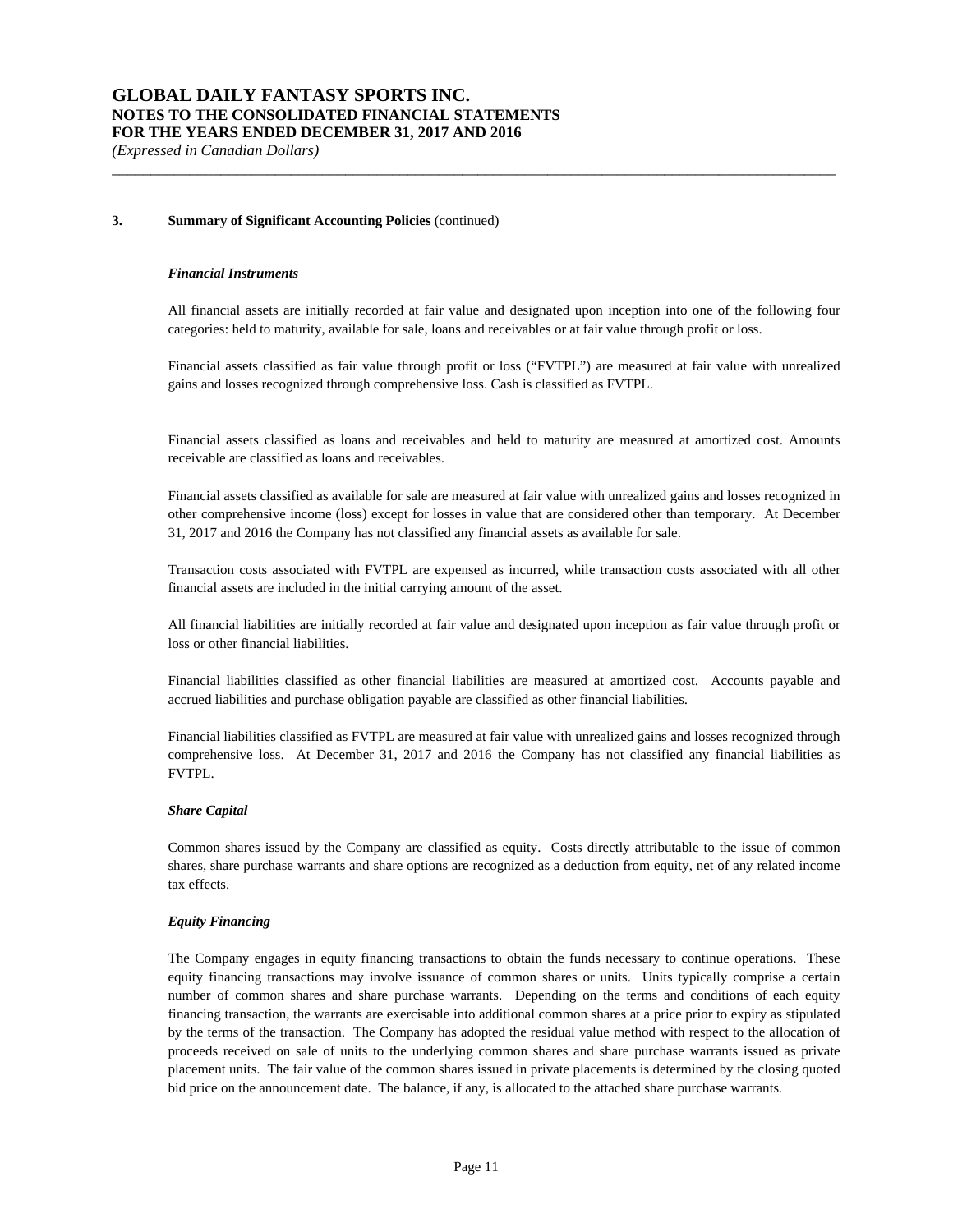#### **3. Summary of Significant Accounting Policies** (continued)

#### *Share-Based Payment Transactions*

The share option plan allows Company employees and consultants to acquire shares of the Company. The fair value of share options granted is recognized as a share-based compensation expense with a corresponding increase in the equity settled share-based payments reserve in equity. An individual is classified as an employee when the individual is an employee for legal or tax purposes (direct employee) or provides services similar to those performed by a direct employee.

 $\overline{a}$  , and the contribution of the contribution of the contribution of the contribution of the contribution of  $\overline{a}$ 

For employees the fair value is measured at grant date and each tranche is recognized on a straight line basis over the period during which the share options vest. The fair value of the share options granted is measured using the Black-Scholes option pricing model taking into account the terms and conditions upon which the share options were granted.

At the end of each reporting period, the amount recognized as an expense is adjusted to reflect the actual number of share options that are expected to vest.

Equity-settled share-based payment transactions with non-employees are measured at the fair value of the goods or services received. However, if the fair value cannot be estimated reliably, the share-based payment transaction is measured at the fair value of the equity instruments granted at the date the Company receives the goods or the services.

#### *Current and Deferred Income Taxes*

Income tax expense comprises current and deferred tax. Income tax is recognized in the statement of comprehensive loss, except to the extent that it relates to items recognized in other comprehensive loss or directly in equity. In this case the income tax is also recognized in other comprehensive loss or directly in equity, respectively.

#### *Current Income Tax*

The current income tax charge is calculated on the basis of the tax laws enacted or substantially enacted at the statement of financial position date in the countries where the Company's subsidiaries and associates operate and generate taxable income. Management periodically evaluates positions taken in tax returns with respect to situations in which applicable tax regulation is subject to interpretation. It establishes provisions where appropriate on the basis of amounts expected to be paid to the tax authorities.

#### *Deferred Income Tax*

Deferred income tax is recognized, using the liability method, on temporary differences arising between the tax bases of assets and liabilities and their carrying amounts in the financial statements. However, the deferred income tax is not accounted for if it arises from initial recognition of an asset or liability in a transaction other than a business combination that at the time of the transaction affects neither accounting nor taxable profit or loss. Deferred income tax is determined using tax rates (and laws) that have been enacted or substantially enacted by the statement of financial position date and are expected to apply when the related deferred income tax asset is realized or the deferred income tax liability is settled.

Deferred income tax assets are recognized only to the extent that it is probable that future taxable profit will be available against which the temporary differences can be utilized.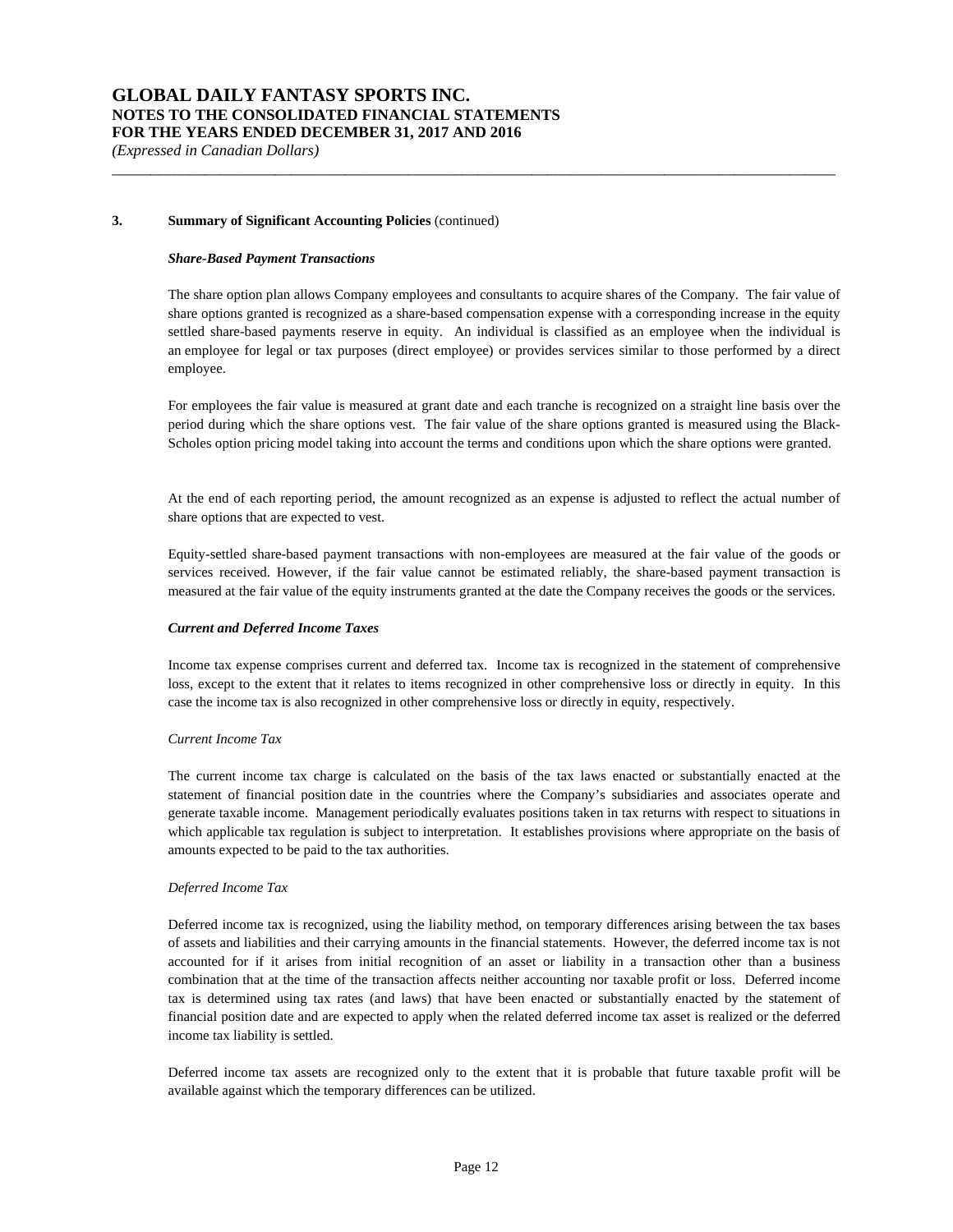#### **3. Summary of Significant Accounting Policies** (continued)

#### *Loss Per Share*

Basic loss per share is computed by dividing income available to common shareholders by the weighted average number of common shares outstanding during the period. The computation of diluted loss per share assumes the conversion, exercise or contingent issuance of securities only when such conversion, exercise or issuance would have a dilutive effect on loss per share earnings. The Company computes the dilutive impact of common shares assuming the proceeds received from the pro forma exercise of in-the-money share options and warrants are used to purchase common shares at average prices.

 $\overline{a}$  , and the contribution of the contribution of the contribution of the contribution of the contribution of  $\overline{a}$ 

#### *Revenue Recognition*

Revenue is recognized only when the amount of revenue can be measured reliably and it is probable that the economic benefits associated with the transaction will flow to the entity.

#### *Foreign Currency Translation*

#### *Functional and Presentation Currency*

The financial statements of each of the Company's subsidiaries are prepared in the local currency of their home jurisdictions. Consolidation of each subsidiary includes re-measurement from the local currency to the subsidiary's functional currency. Each subsidiary's functional currency, being the currency of the primary economic environment in which the subsidiary operates, is the Canadian dollar. The consolidated financial statements are presented in Canadian dollars.

Exchange rates published by the Bank of Canada were used to translate subsidiary financial statements into the consolidated financial statements. Income and expenses for each statement of comprehensive loss presented are translated using the rates prevailing on the transaction dates. All resulting foreign exchange differences are recognized in comprehensive loss.

#### *Foreign Currency Transactions*

Foreign currency transactions are translated into the functional currency using the exchange rates prevailing on the dates of the transactions. Foreign exchange gains and losses resulting from the settlement of such transactions and from the translation at period-end exchange rates of monetary assets and liabilities denominated in foreign currencies are recognized in comprehensive loss.

#### *Provisions*

A provision is recognized when the Company has a present legal or constructive obligation as a result of a past event, it is probable that an outflow of economic benefits will be required to settle the obligation, and the amount of the obligation can be reliably estimated. If the effect is material, provisions are determined by discounting the expected future cash flows at a pre-tax rate that reflects current market assessments of the time value of money and, where appropriate, the risks specific to the liability. All provisions are reviewed at each reporting date and adjusted to reflect the current best estimate.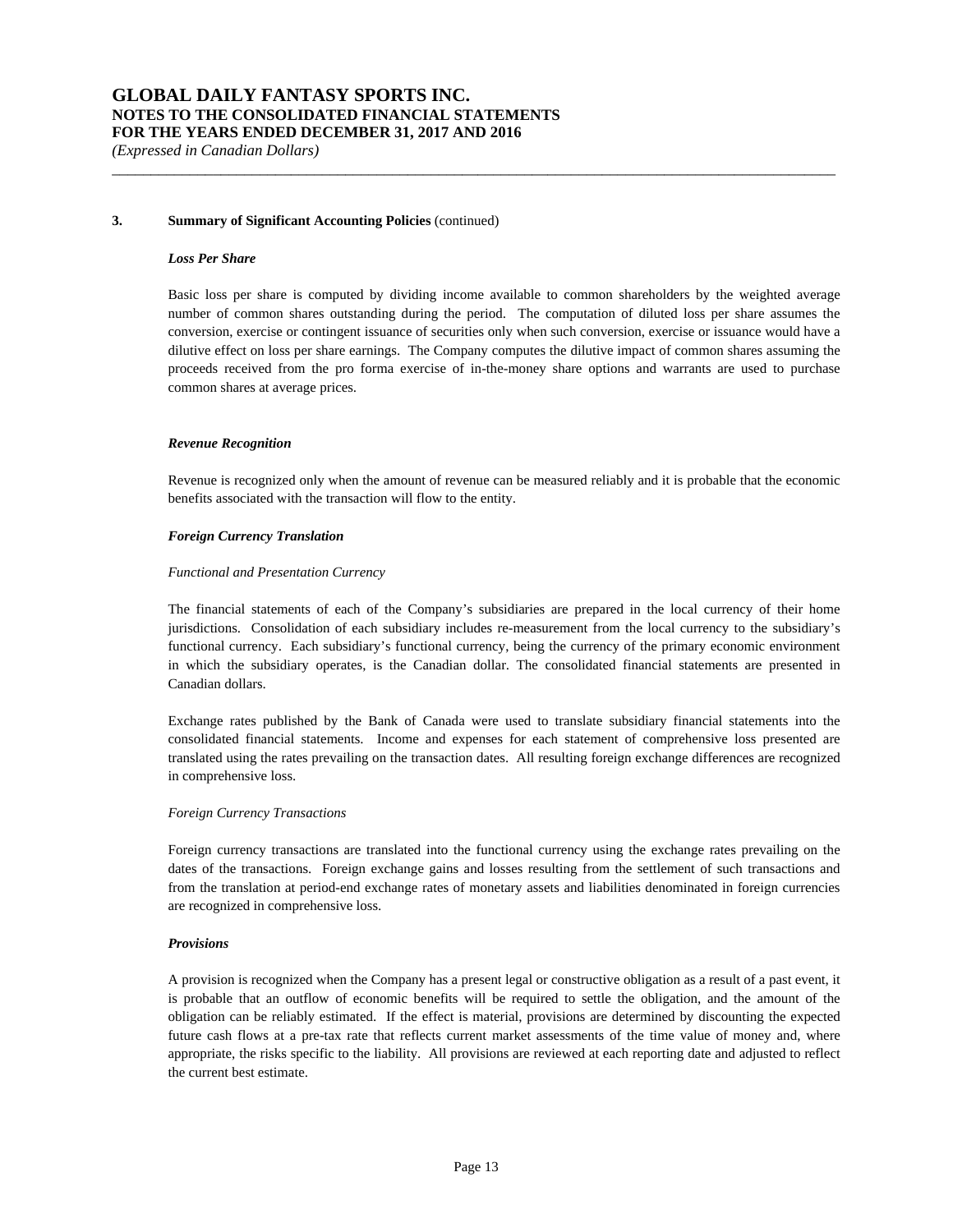#### **3. Summary of Significant Accounting Policies** (continued)

#### *Accounting Standards and Interpretations Issued but Not Yet Effective*

As at the date of these consolidated financial statements, the following standards have not been applied in these financial statements:

 $\overline{a}$  , and the contribution of the contribution of the contribution of the contribution of the contribution of  $\overline{a}$ 

- (i) The completed version of IFRS 9, *Financial Instruments*, was issued in July 2014. The completed standard provides for revised guidance on the classification and measurement of financial assets. It also introduces a new expected credit loss model for calculating impairment for financial assets. The new hedging guidance that was issued in November 2013 is incorporated into this new final standard. This final version of IFRS 9 will be effective for periods beginning on or after January 1, 2018, with early adoption permitted.
- (ii) IFRS 15, *Revenue from Contracts with Customers*, outlines the principles for recognizing revenue from contracts with customers. The new standard establishes a new five-step model for revenue arising from contracts with customers. Under IFRS 15, revenue is recognized at an amount that reflects the consideration to which an entity expects to be entitled in exchange for transferring goods or services to a customer. The new standard is effective for annual periods beginning on or after January 1, 2018, and is applicable to all entities and will supersede all current revenue recognition requirements under IFRS.
- (iii) IFRS 16, *Leases*, specifies how an IFRS reporter will recognize, measure, present and disclose leases. The standard provides a single lessee accounting model, requiring lessees to recognize assets and liabilities for all leases unless the lease term is 12 months or less or the underlying asset has a low value. Lessors continue to classify leases as operating or finance, with IFRS 16's approach to lessor accounting substantially unchanged from its predecessor, IAS 17. IFRS 16 was issued in January 2016 and applies to annual reporting periods beginning on or after January 1, 2019.

Management has assessed the impact of these new standards on the Company's accounting policies and consolidated financial statement presentation, and has found that no changes are required.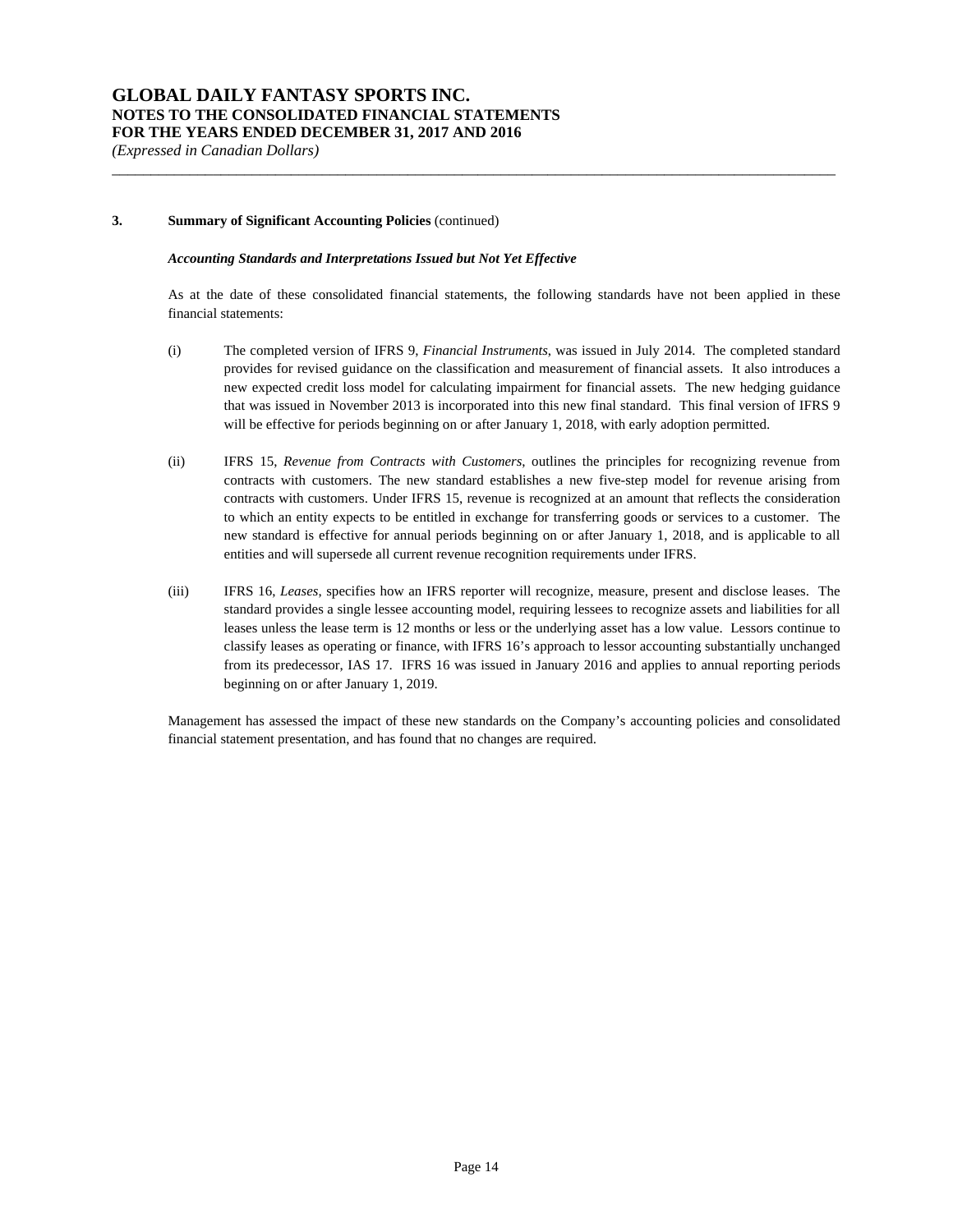### **4. Property, Plant and Equipment**

| Cost:                                        | <b>Office Furniture</b><br>and<br>Equipment<br>\$ |
|----------------------------------------------|---------------------------------------------------|
| Balance at December 31, 2015<br>Additions    | 23,403                                            |
| Balance at December 31, 2016<br>Additions    | 23,403<br>1,451                                   |
| Balance at December 31, 2017                 | 24,854                                            |
| <b>Accumulated Depreciation:</b>             |                                                   |
| Balance at December 31, 2015<br>Depreciation | 1,975                                             |
| Balance at December 31, 2016<br>Depreciation | 1,975<br>4,810                                    |
| Balance at December 31, 2017                 | 6,785                                             |
| <b>Carrying Value:</b>                       |                                                   |
| Balance at December 31, 2016                 | 21,428                                            |
| Balance at December 31, 2017                 | 18,069                                            |

\_\_\_\_\_\_\_\_\_\_\_\_\_\_\_\_\_\_\_\_\_\_\_\_\_\_\_\_\_\_\_\_\_\_\_\_\_\_\_\_\_\_\_\_\_\_\_\_\_\_\_\_\_\_\_\_\_\_\_\_\_\_\_\_\_\_\_\_\_\_\_\_\_\_\_\_\_\_\_\_\_\_\_\_\_\_\_\_\_\_\_\_\_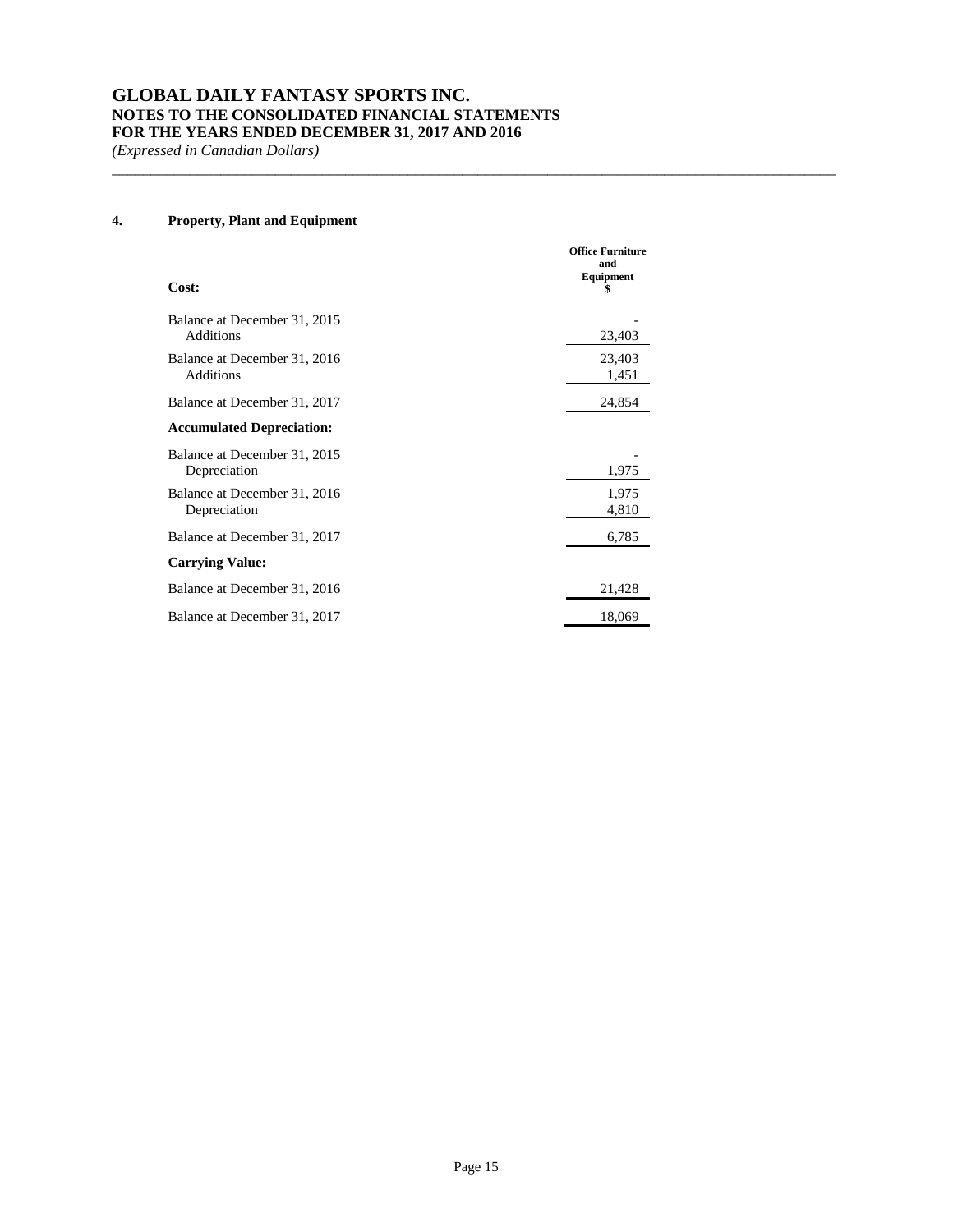## **GLOBAL DAILY FANTASY SPORTS INC. NOTES TO THE CONSOLIDATED FINANCIAL STATEMENTS FOR THE YEARS ENDED DECEMBER 31, 2017 AND 2016**

*(Expressed in Canadian Dollars)*

#### **5. Intangible Assets**

|                                 | <b>Bellwether</b>        | <b>NYX</b> | Other<br><b>Internal</b> |                   |              |
|---------------------------------|--------------------------|------------|--------------------------|-------------------|--------------|
|                                 | Agreement                | Agreement  | <b>Developed</b>         | Mondogoal         |              |
| Cost                            | (a)                      | (b)        | <b>Software</b>          | (c)               | <b>Total</b> |
| \$                              | \$                       | \$         | \$                       | \$                | \$           |
| Balance at December 31, 2015    |                          |            |                          |                   |              |
| Additions                       | 926,016                  | 322,663    | 95,336                   |                   | 1,344,015    |
| Balance at December 31, 2016    | 926,016                  | 322,663    | 95,336                   | $\qquad \qquad -$ | 1,344,015    |
| <b>Additions</b>                | 1,221,956                |            | 662,245                  | 371,170           | 2,255,371    |
| Balance at December 31, 2017    | 2,147,972                | 322,663    | 757,581                  | 371,170           | 3,599,386    |
| <b>Accumulated Depreciation</b> |                          |            |                          |                   |              |
| Balance at December 31, 2015    |                          |            |                          |                   |              |
| Depreciation                    |                          |            |                          |                   |              |
| Balance at December 31, 2016    | $\overline{\phantom{0}}$ |            |                          |                   |              |
| Depreciation                    | 35,800                   |            | 12,626                   |                   | 48,426       |
| Balance at December 31, 2017    | 35,800                   |            | 12,626                   |                   | 48,426       |
| <b>Carrying Value</b>           |                          |            |                          |                   |              |
| Balance at December 31, 2016    | 926,016                  | 322,663    | 95,336                   |                   | 1,344,015    |
| Balance at December 31, 2017    | 2,112,172                | 322,663    | 744,955                  | 371,170           | 3,550,960    |

 $\overline{a}$  , and the contribution of the contribution of the contribution of the contribution of the contribution of  $\overline{a}$ 

- (a) On May 12, 2016 the Company entered into an agreement (the "Bellwether Agreement") with Bellwether Technologies, Inc. ("Bellwether"), a privately owned Nevada corporation, pursuant to which Bellwether:
	- (i) granted the Company a perpetual license for a software platform license (the "Bellwether Platform License");
	- (ii) agreed to develop a proprietary software system (the "DFS Product"); and
	- (iii) agreed to provide maintenance and support of the Bellwether Platform License and DFS Product (the "Bellwether Support") for a two year period until May 2018.

 In consideration for the Bellwether Platform License, the Company agreed to pay Bellwether a one-time license fee of US \$400,000, of which US \$150,000 (\$194,685) was paid on May 26, 2016 and US \$250,000 was due upon the completion and sign-off by the Company of the Phase III - Beta Testing of the DFS Product and receipt of all documentation of the DFS Product and Bellwether Platform License, this was paid in January 2018. As at December 31, 2017 the Company has paid Bellwether development fees totaling \$2,112,172 in connection with the development of the DFS Product.

- (b) On May 31, 2016 the Company entered into an agreement (the "NYX Agreement") with NYX Digital Gaming (USA), LLC ("NYX"), a wholly-owned subsidiary of NYX Gaming Group Limited, to establish a strategic relationship with NYX to develop and distribute the DFS Product on NYX's proprietary suite of software files (the "OGS Platform") to NYX clients as follows:
	- (i) the Company and NYX will co-operate in the development of the DFS Product;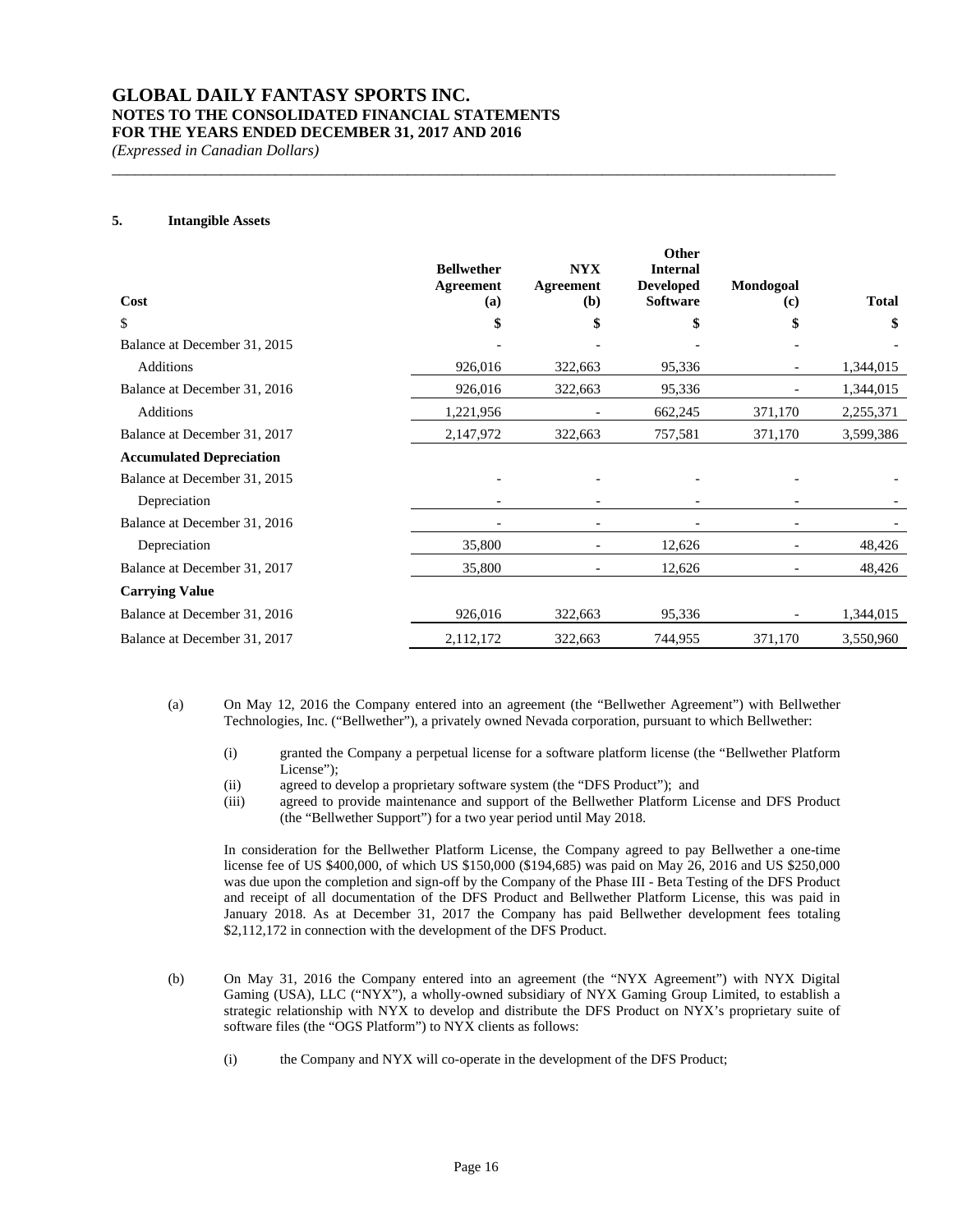#### **5. Intangible Assets** (continued)

 (ii) NYX granted the Company an exclusive, irrevocable, non-transferable (except to an affiliate or a third party non-competitor of NYX) worldwide right to distribute the DFS Product on the OGS network (the "Network Distribution Rights");

 $\overline{a}$  , and the contribution of the contribution of the contribution of the contribution of the contribution of  $\overline{a}$ 

- (iii) NYX granted the Company an exclusive, irrevocable, non sub-licensable and non-transferable (except to an affiliate or a third party non-competitor of NYX) worldwide licence to use and exploit the OGS Platform and to use, display, install, copy and create derivative works or otherwise exploit the OGS Platform in connection with the distribution of the DFS Product on the OGS network (the "OGS Licence"); and
- (iv) NYX agreed to offer and promote the DFS Product to its current and future customer base as its sole daily fantasy sports solution and to use its sales and marketing teams to maximize commercial exploitation of the DFS Product throughout the OGS network.

In consideration for the Network Distribution Rights and the OGS Licence, the Company paid NYX \$159,488 (US \$125,000) on April 12, 2016 and, on August 5, 2016, made a further payment of \$163,175 (US \$125,000).

The Company must also make a payment of US \$250,000 to NYX upon the commercial launch of the DFS Product on the OGS Platform and the OGS network (the "Commercial Launch").

In addition, the Company will pay to NYX a monthly royalty (the "DFS Royalty"), comprising the greater of:

- (i) 30% net gaming revenue earned from the use of the OGS Platform and OGS network to distribute the DFS Product; or
- (ii) minimum royalty of US \$5,000 per month for the first 24 months, and US \$10,000 thereafter.

The Company's obligation to remit the applicable DFS Royalty will begin 30 days after the Commercial Launch. The term of the NYX Agreement is five years from the Commercial Launch, which initial term may be renewed by the Company on written notice to NYX for an additional five year period.

- (c) Effective May 11, 2017 the Company entered into an asset purchase agreement (the "Mondogoal Purchase") with Mondogoal Limited ("Mondogoal") whereby the Company purchased Mondogoal's operating assets, comprising of software and documentation, client database, trademarks and domain names (the "Purchased Assets") for DFS operations in Italy. The purchase price for the Purchased Assets is:
	- (i) US \$275,000 (\$371,170), of which the Company has paid \$335,696 and \$36,215 remained outstanding as at December 31, 2017; and
	- (ii) issuance of common shares of the Company (the "Earn-out Shares"), the number of which will be determined on the anniversary of each of the next three years, having a value equal to the net gaming revenues derived from the Purchased Assets, and subject to a maximum of US \$300,000 in Earn-out Shares.

All share issuances are subject to TSXV approvals.

#### **6. Share Capital**

(a) *Authorized Share Capital* 

The Company's authorized share capital consists of an unlimited number of common shares without par value. All issued common shares are fully paid.

(b) *Equity Financings*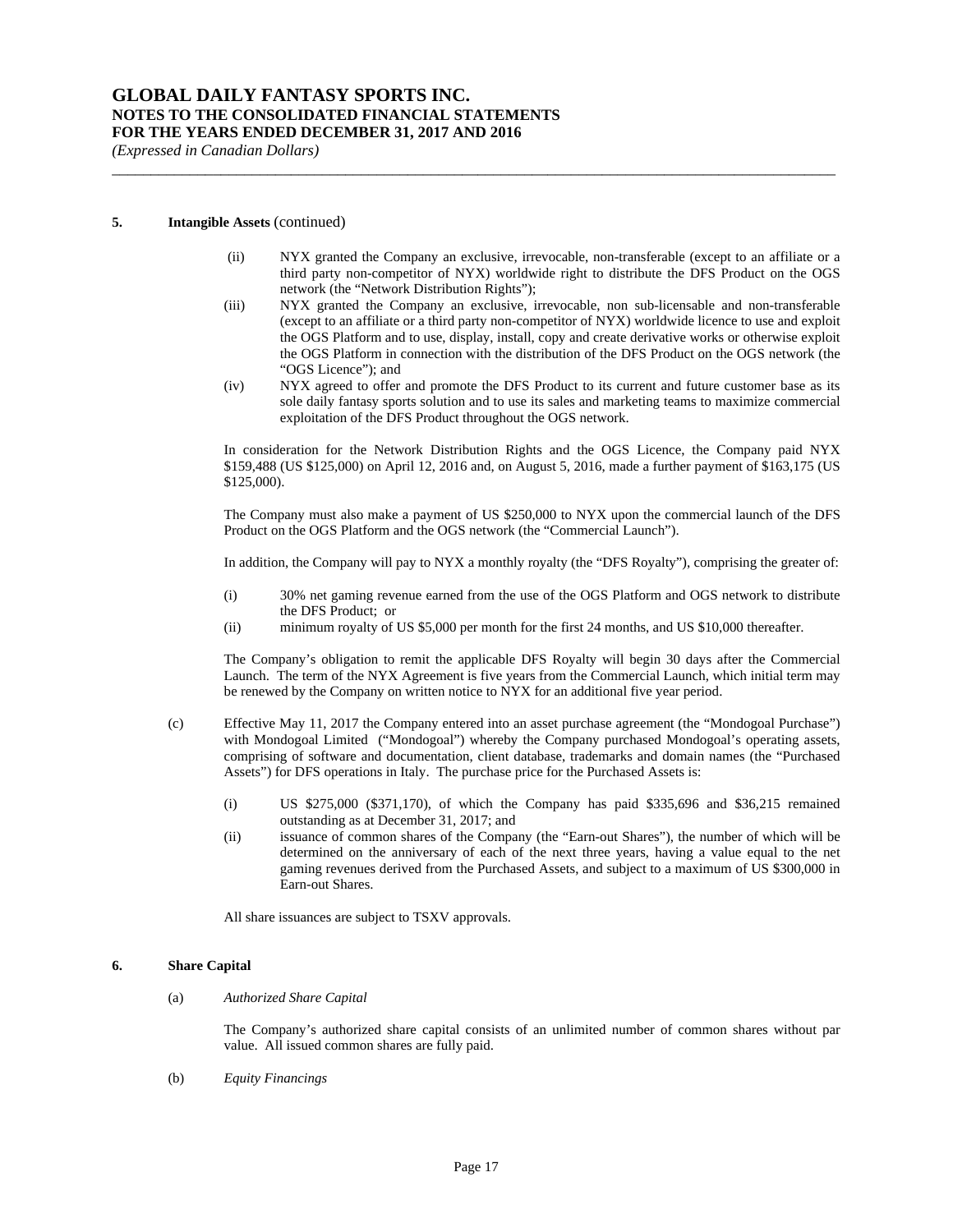#### **6.** Share Capital (continued)

During fiscal 2016 the Company:

 (i) completed a non-brokered private placement of 20,000,000 units, at a price of \$0.10 per unit for proceeds of \$2,000,000. Each unit consisted of one common share of the Company and one quarter of one non-transferable warrant. Each whole warrant entitles the holder to purchase an additional common share at an exercise price of \$0.15 per share for a period of 24 months after the closing.

 $\overline{a}$  , and the contribution of the contribution of the contribution of the contribution of the contribution of  $\overline{a}$ 

Directors, officers and close family members purchased 8,410,000 units for \$841,000; and

 (ii) completed a non-brokered private placement financing of 15,000,000 units, at a price of \$0.40 per unit for proceeds of \$6,000,000. Each unit consisted of one common share of the Company and one half of one non-transferable warrant. Each whole warrant entitles the holder to purchase an additional common share for a period of 24 months after closing, at an exercise price of \$0.75 per share for the initial 12 months after the closing and, thereafter, at an exercise price of \$1.00 per share.

 The Company incurred a finder's fee of \$132,676. Subsequent to December 31, 2016 the Company paid the finder's fee by paying \$66,338 cash and issuing 165,846 common shares.

A director of the Company purchased 62,500 units for \$25,000.

The Company incurred a total of \$50,762 for legal and filing costs associated with these private placements.

No equity financings were conducted by the Company during fiscal 2017.

(c) *Warrants*

 A summary of the number of common shares reserved pursuant to the Company's outstanding warrants at December 31, 2017 and 2016, and the changes for the years ended on those dates is as follows:

|                                             |               | 2017                                               |               | 2016                                               |
|---------------------------------------------|---------------|----------------------------------------------------|---------------|----------------------------------------------------|
|                                             | <b>Number</b> | Weighted<br>Average<br><b>Exercise Price</b><br>\$ | <b>Number</b> | Weighted<br>Average<br><b>Exercise Price</b><br>\$ |
| Balance, beginning of year<br><b>Issued</b> | 12,500,000    | 0.51                                               | 12,500,000    | $\overline{\phantom{0}}$<br>0.51                   |
| Balance, end of year                        | 12,500,000    | 0.51                                               | 12,500,000    | 0.51                                               |

The following table summarizes information about the number of common shares reserved pursuant to the Company's warrants outstanding and exercisable at December 31, 2017:

| <b>Number</b> | <b>Exercise Price</b><br>\$ | <b>Expiry Date</b>        |
|---------------|-----------------------------|---------------------------|
| 3,797,500     | 0.15                        | July 15, 2018             |
| 1,202,500     | 0.15                        | August 9, 2018            |
| 5,157,583     | 0.75/1.00                   | September 16, 2017 / 2018 |
| 276,750       | 0.75/1.00                   | September 20, 2017 / 2018 |
| 773,125       | 0.75/1.00                   | September 29, 2017 / 2018 |
| 917,542       | 0.75/1.00                   | October 18, 2017 / 2018   |
| 57,500        | 0.75/1.00                   | October 26, 2017 / 2018   |
| 317,500       | 0.75/1.00                   | November 28, 2017 / 2018  |
| 12,500,000    |                             |                           |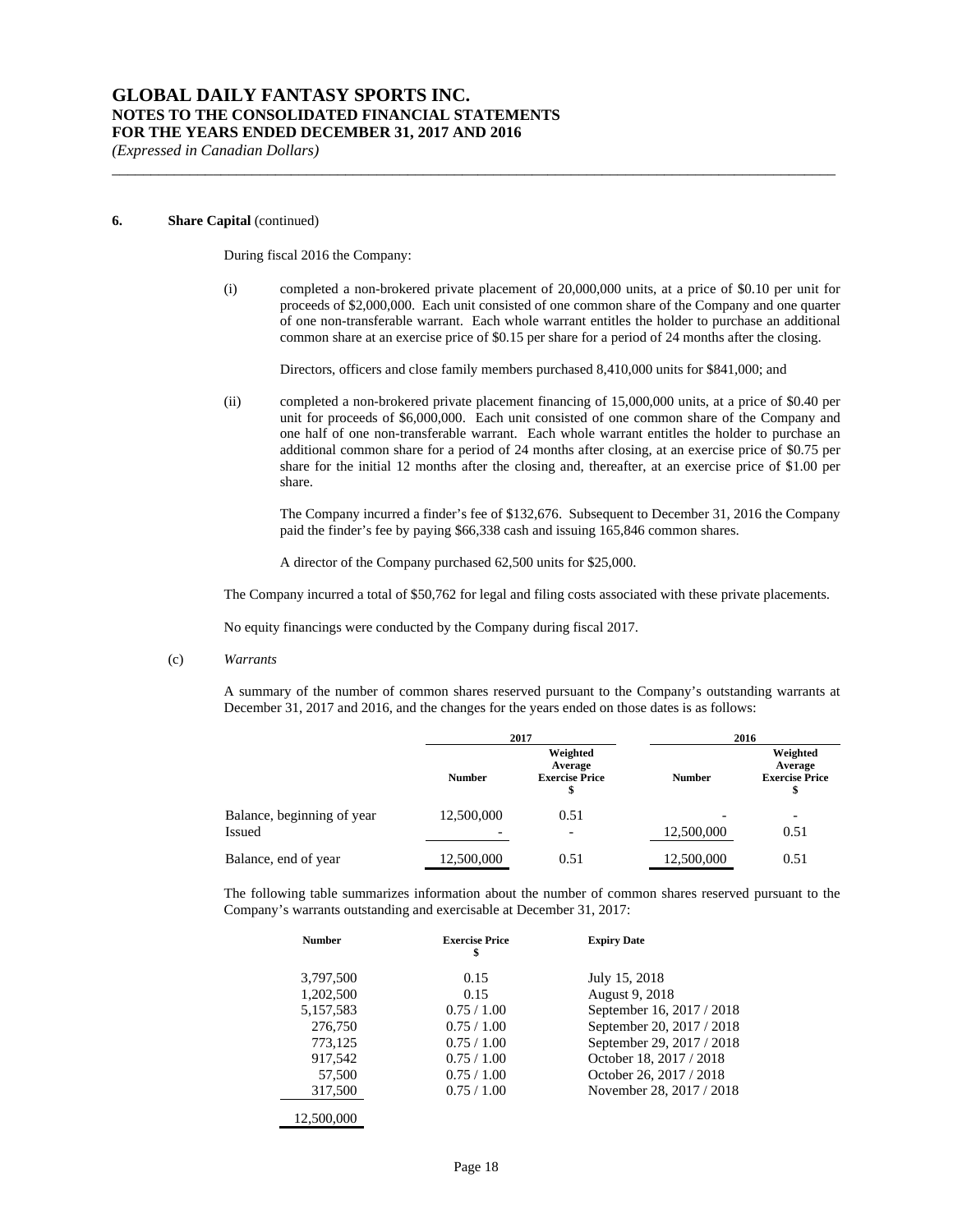#### **6.** Share Capital (continued)

#### (d) *Share Option Plan*

 The Company has established a rolling share option plan (the "Plan"), in which the maximum number of common shares which can be reserved for issuance under the Plan is 10% of the issued and outstanding shares of the Company. The minimum exercise price of the options is set at the Company's closing share price on the day before the grant date, less allowable discounts in accordance with the policies of the TSXV.

 $\overline{a}$  , and the contribution of the contribution of the contribution of the contribution of the contribution of  $\overline{a}$ 

 The vesting provisions are determined by the Board of Directors and, unless otherwise stated, fully vest when granted.

 During the twelve months ended December 31, 2017 the Company granted share options to purchase 3,025,000 common shares and recorded compensation expense of \$376,280. The fair value of the share options granted was estimated using the Black-Scholes option pricing model using the following assumptions: risk-free interest rate of 1.407%; estimated volatility of 100.9679%; expected life of three years; expected dividend yield of 0%; estimated forfeiture rate of 0%. The share options are subject to vesting provisions and will vest over three years.

 The weighted average fair value of the share options granted during the twelve months ended December 31, 2017 was \$0.48 per option.

No share options were granted during the twelve months ended December 31, 2016.

 Option-pricing models require the use of estimates and assumptions including the expected volatility. Changes in the underlying assumptions can materially affect the fair value estimates and, therefore, existing models do not necessarily provide a reliable measure of the fair value of the Company's share options.

 A summary of the Company's share options at December 31, 2017 and 2016 and the changes for the twelve months ended on those dates, is as follows:

|                              | 2017                        |                                                    |                             | 2016                                         |
|------------------------------|-----------------------------|----------------------------------------------------|-----------------------------|----------------------------------------------|
|                              | <b>Number</b><br>of Options | Weighted<br>Average<br><b>Exercise Price</b><br>\$ | <b>Number</b><br>of Options | Weighted<br>Average<br><b>Exercise Price</b> |
| Balance, beginning of period |                             |                                                    |                             |                                              |
| Granted                      | 3,025,000                   | 0.48                                               |                             |                                              |
| Balance, end of period       | 3,025,000                   | 0.48                                               |                             |                                              |

The following table summarizes information about the share options outstanding and exercisable at December 31 2017:

| <b>Number</b> | <b>Number</b>      | <b>Exercise</b> | <b>Expiry Date</b> |
|---------------|--------------------|-----------------|--------------------|
| Outstanding   | <b>Exercisable</b> | Price           |                    |
| 3,025,000     | 483.332            | 0.48            | September 12, 2022 |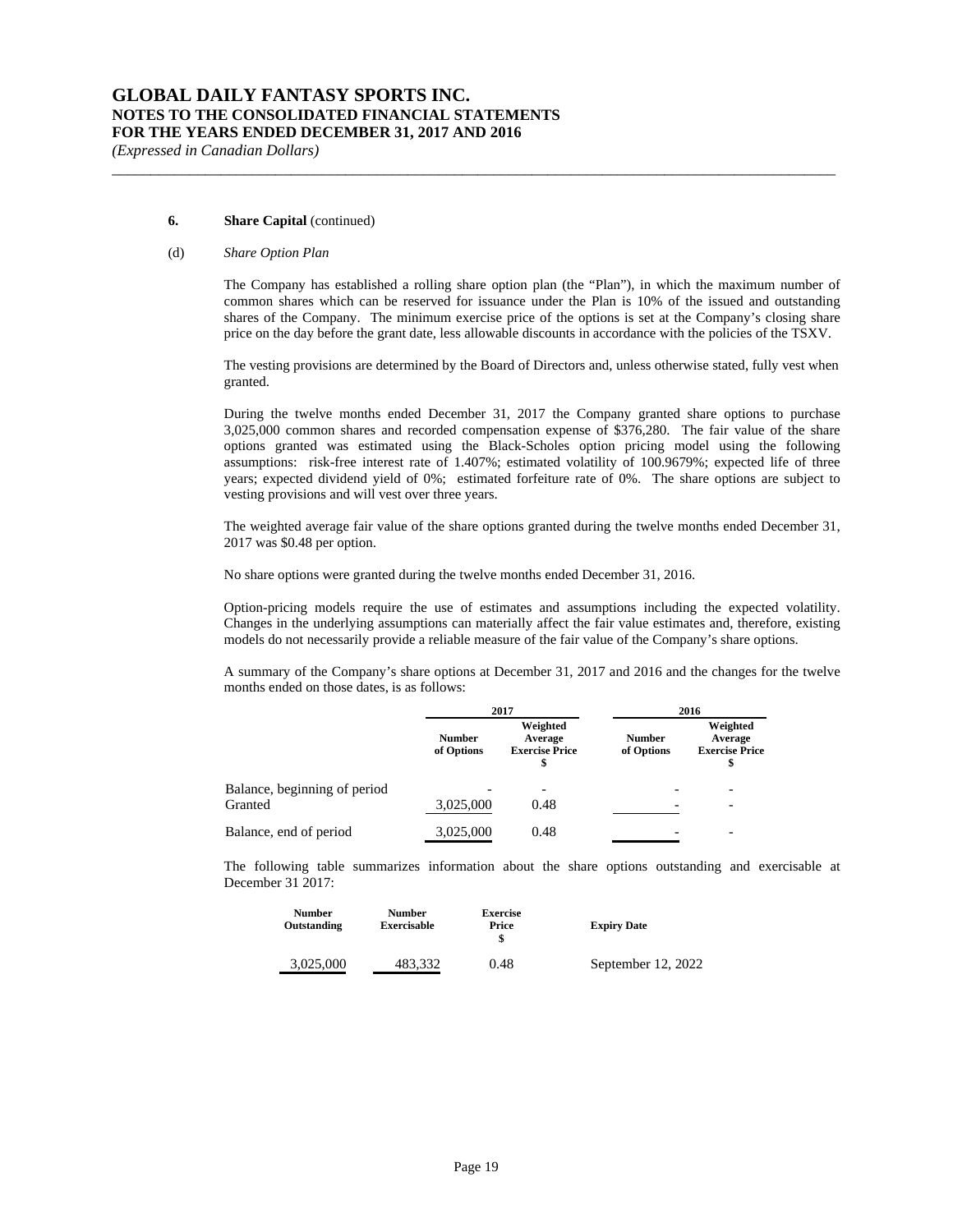#### **7. Income Tax**

Deferred income tax assets and liabilities of the Company as at December 31, 2017 and 2016 are as follows:

 $\overline{a}$  , and the contribution of the contribution of the contribution of the contribution of the contribution of  $\overline{a}$ 

|                               | 2017<br>\$  | 2016<br>\$  |
|-------------------------------|-------------|-------------|
| Deferred income tax assets    |             |             |
| Non-capital losses            | 1,144,500   | 558,900     |
| Capital losses                | 856,900     | 856,900     |
| Other                         | 80,900      | 90,400      |
|                               | 2,082,300   | 1,506,200   |
| Valuation allowance           | (2,082,300) | (1,506,200) |
| Net deferred income tax asset |             |             |

 The reconciliation of the combined statutory income tax rates to the effective tax rate for fiscal 2017 and 2016 is as follows:

|                                           | 2017<br>\$ | 2016<br>\$ |
|-------------------------------------------|------------|------------|
| Combined statutory tax rates              | 26.0%      | 26.0%      |
|                                           | 2017<br>S  | 2016<br>\$ |
| Expected income tax recovery              | (581,200)  | (220, 100) |
| Foreign income tax rate differences       | (93,300)   | 11,500     |
| Non-deductible expenditures               | 99,300     |            |
| Other                                     | (900)      | (9,100)    |
| Unrecognized benefit of income tax losses | 576,100    | 217,700    |
| Actual income tax recovery                |            |            |

 As at December 31, 2017 the Company has non-capital losses of approximately \$2,745,389 (2016 - \$1,993,500), capital losses of approximately \$6,591,600 (2016 - \$6,591,600) and accumulated pools of approximately \$318,714 (2016 - \$355,400) for Canadian income tax purposes to offset against future income. The non-capital losses expire commencing 2026 to 2037. The Company also has non-capital losses of approximately \$1,155,886 (2016 - \$115,900) for Maltese income tax purposes.

 The potential income tax benefits relating to these items have not been recognized in the financial statements as their realization is not considered probable under the liability method of tax allocation. Accordingly, no deferred income tax assets have been recognized on account of these losses.

#### **8. Related Party Disclosures**

Transactions with related parties are made in the normal course of business and are measured at the exchange amount, which is the amount of consideration established and agreed to by the related parties.

#### (a) *Transactions with Key Management Personnel*

Key management personnel include those persons having authority and responsibility for planning, directing and controlling the activities of the Company as a whole. The Company has determined that key management personnel consists of members of the Company's Board of Directors and its executive officers.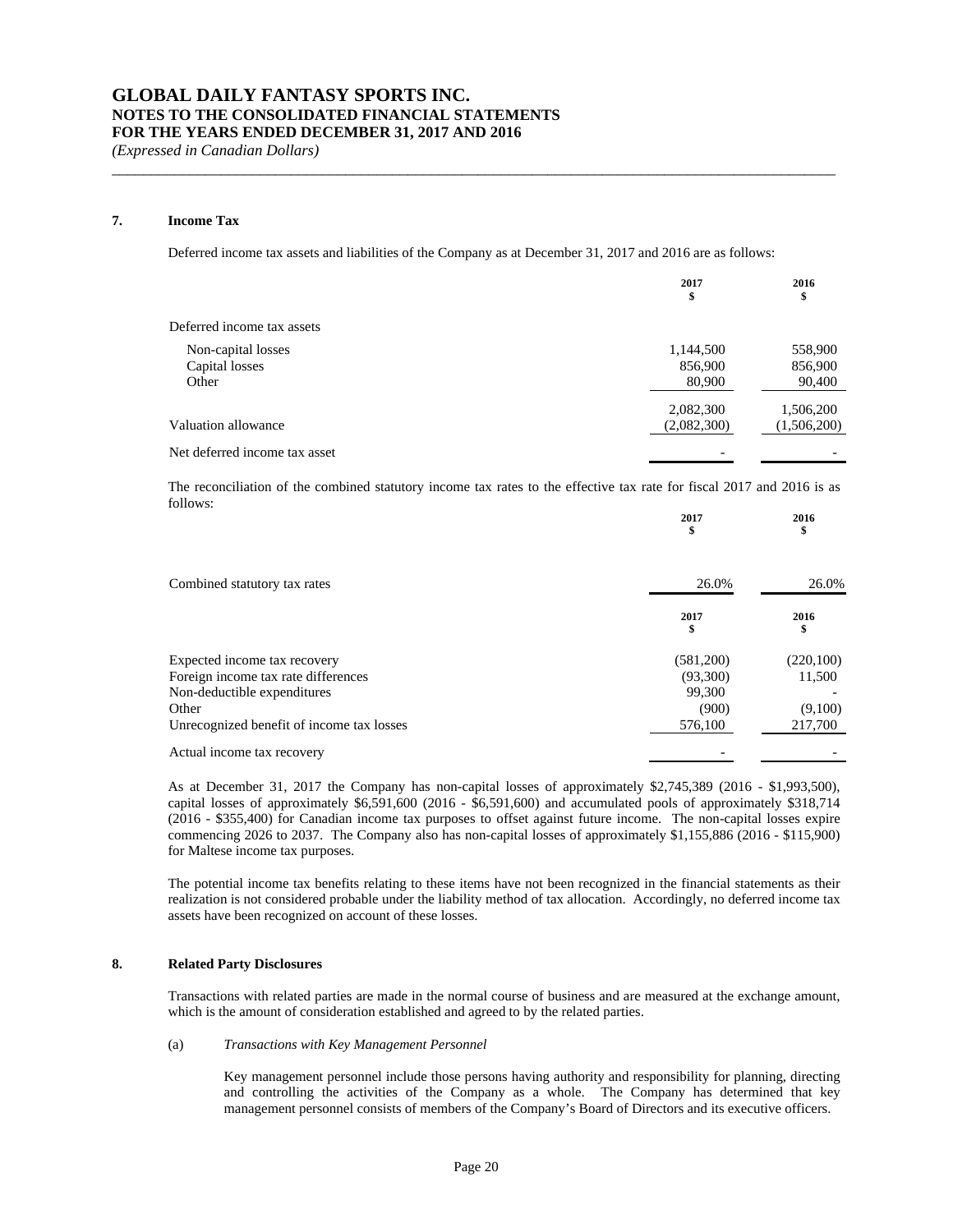#### **8. Related Party Disclosures** (continued)

 During fiscal 2017 the Company incurred \$672,100 (2016 - \$235,000) for compensation to directors and officers and/or their related companies. As at December 31, 2017, \$93,078 (2016 - \$22,500) remained unpaid and has been included in accounts payable and accrued liabilities. Of these fees \$174,000 (2016 - \$nil) has been capitalized under intangible assets as the fees were incurred directly for intangible asset development.

 $\overline{a}$  , and the contribution of the contribution of the contribution of the contribution of the contribution of  $\overline{a}$ 

#### (b) *Transactions with Other Related Parties*

During fiscal 2017 the Company was charged \$47,500 (2016 - \$55,100) by Chase Management Ltd. ("Chase"), a private corporation owned by a director, for accounting and administration services provided by Chase personnel, excluding the director. As at December 31, 2017, \$7,080 (2016 - \$9,600) remained unpaid and has been included in accounts payable and accrued liabilities.

See also Note 6(b).

#### **9. Financial Instruments and Risk Management**

#### *Categories of Financial Assets and Financial Liabilities*

Financial instruments are classified into one of the following five categories: fair value through profit or loss ("FVTPL"); held-to-maturity investments, loans and receivables, available-for-sale financial assets and other financial liabilities. The carrying values of the Company's financial instruments are classified into the following categories:

| <b>Financial Instrument</b>              | Category              | December 31.<br>2017 | December 31,<br>2016 |
|------------------------------------------|-----------------------|----------------------|----------------------|
| Cash                                     | <b>FVTPL</b>          | 2,296,236            | 5,824,829            |
| Amounts receivable                       | Loans and receivables | 6.753                | 5.181                |
| Accounts payable and accrued liabilities | Other liabilities     | (634,700)            | (242,201)            |
| Purchase obligation payable              | Other liabilities     | (36,215)             |                      |

The Company's financial instruments recorded at fair value require disclosure about how the fair value was determined based on significant levels of inputs described in the following hierarchy:

- Level 1 Quoted prices are available in active markets for identical assets or liabilities as of the reporting date. Active markets are those in which transactions occur in sufficient frequency and value to provide pricing information on an ongoing basis.
- Level 2 Pricing inputs are other than quoted prices in active markets included in Level 1. Prices in Level 2 are either directly or indirectly observable as of the reporting date. Level 2 valuations are based on inputs including quoted forward prices for commodities, time value and volatility factors, which can be substantially observed or corroborated in the market place.
- Level 3 Valuations in this level are those with inputs for the asset or liability that are not based on observable market data.

The recorded amounts for cash, amounts receivable, accounts payable and accrued liabilities and purchase obligation payable approximate their fair value due to their short-term nature. The Company's fair value of cash under the fair value hierarchy is measured using Level 1 inputs.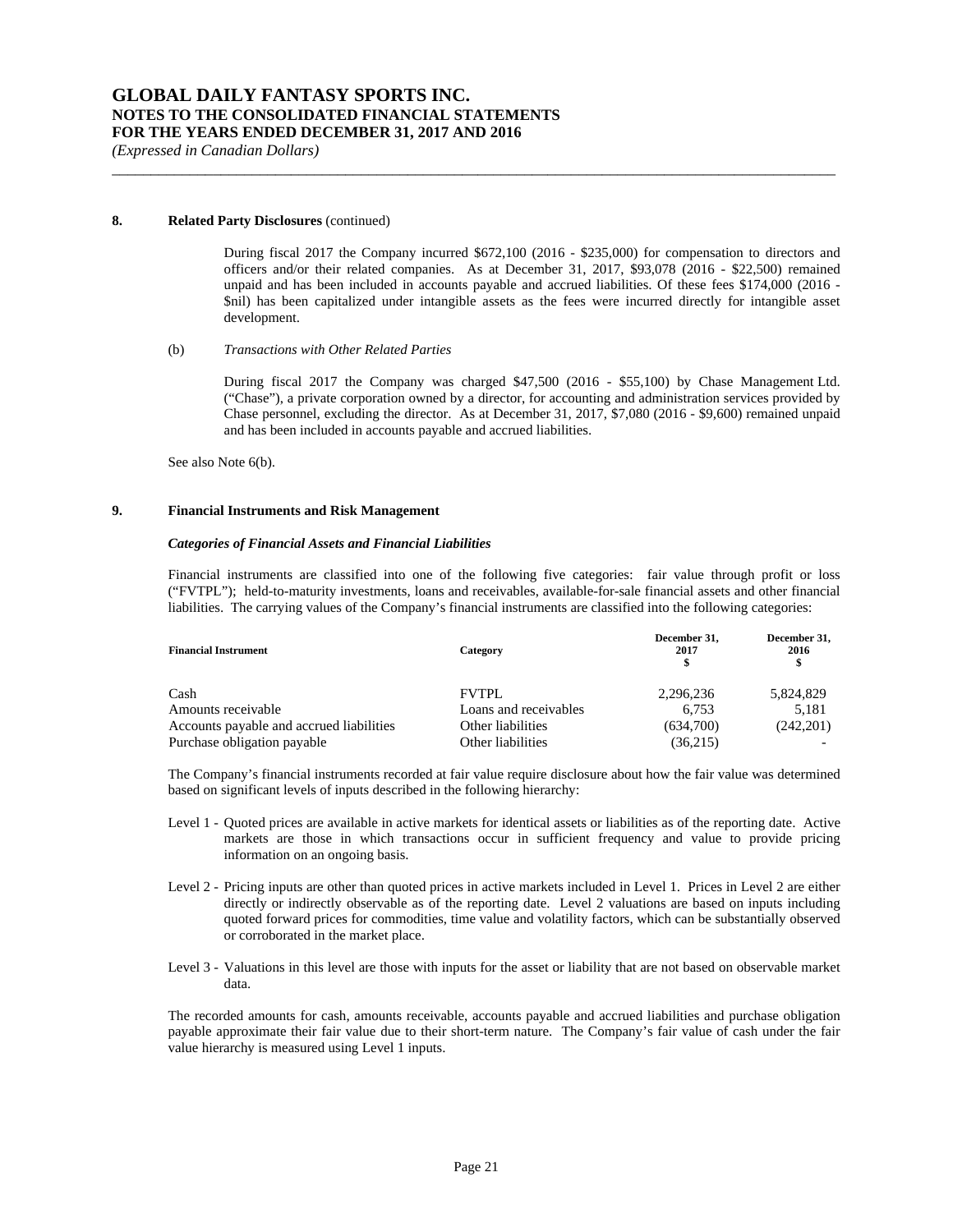#### **9. Financial Instruments and Risk Management** (continued)

The Company's risk exposures and the impact on the Company's financial instruments are summarized below:

 $\overline{a}$  , and the contribution of the contribution of the contribution of the contribution of the contribution of  $\overline{a}$ 

#### *Credit Risk*

Credit risk is the risk of loss associated with a counterparty's inability to fulfill its payment obligations. The Company's credit risk is primarily attributable to cash and amounts receivable. Management believes that the credit risk concentration with respect to financial instruments included in cash and amounts receivable is remote.

#### *Liquidity Risk*

Liquidity risk is the risk that the Company will not have the resources to meet its obligations as they fall due. The Company manages this risk by closely monitoring cash forecasts and managing resources to ensure that it will have sufficient liquidity to meet its obligations. All of the Company's financial liabilities are classified as current and are anticipated to mature within the next fiscal period. The following table is based on the contractual maturity dates of financial assets and the earliest date on which the Company can be required to settle financial liabilities.

|                                          |                             | <b>Contractual Maturity Analysis at December 31, 2017</b> |                               |                       |              |
|------------------------------------------|-----------------------------|-----------------------------------------------------------|-------------------------------|-----------------------|--------------|
|                                          | Less than<br>3 Months<br>\$ | $3 - 12$<br><b>Months</b><br>\$                           | $1 - 5$<br><b>Years</b><br>\$ | Over<br>5 Years<br>\$ | Total<br>\$  |
| Cash                                     | 2,296,236                   |                                                           |                               | -                     | 2,296,236    |
| Amounts receivable                       | 6.753                       |                                                           |                               |                       | 6,753        |
| Accounts payable and accrued liabilities | (634,700)                   |                                                           |                               | -                     | (634,700)    |
| Purchase obligation payable              | (36,215)                    |                                                           | $\overline{\phantom{0}}$      | -                     | (36,215)     |
|                                          |                             | <b>Contractual Maturity Analysis at December 31, 2016</b> |                               |                       |              |
|                                          | <b>Less than</b>            | $3 - 12$                                                  | $1 - 5$                       | Over                  | <b>Total</b> |

|                                          | 3 Months  | <b>Months</b>            | Years | 5 Years                  |            |
|------------------------------------------|-----------|--------------------------|-------|--------------------------|------------|
| Cash                                     | 5,824,829 | $\overline{\phantom{0}}$ |       | $\overline{\phantom{a}}$ | 5,824,829  |
| Amounts receivable                       | 5.181     |                          |       | $\overline{\phantom{a}}$ | 5.181      |
| Accounts payable and accrued liabilities | 242,201   |                          |       | $\overline{\phantom{0}}$ | (242, 201) |

#### *Market Risk*

Market risk is the risk of loss that may arise from changes in market factors such as interest rates, foreign exchange rates, and commodity and equity prices. These fluctuations may be significant.

#### *Interest Rate Risk*

The Company is exposed to interest rate risk to the extent that the cash and cash equivalents bear floating rates of interest. The interest rate risk on cash and on the Company's obligations are not considered significant.

#### *Regulatory Risk*

The Company is exposed to risk due to the regulatory uncertainty of the DFS industry and online gaming activities. The industry is currently unregulated. The Company is unable to predict whether regulations will be introduced in the future.